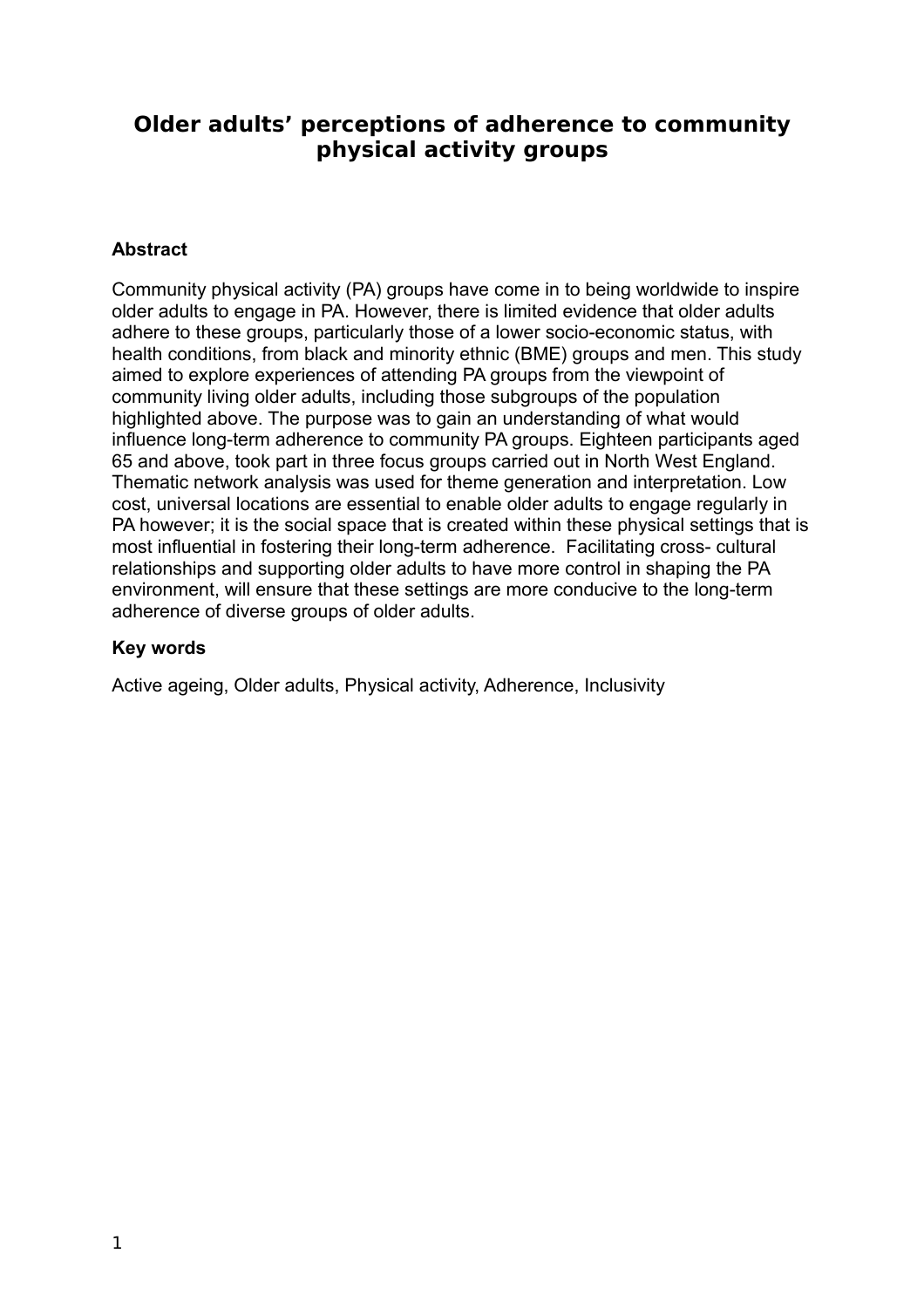### **Introduction**

The population of older adults is rapidly increasing. It is estimated that globally, the number of over-65s is expected to grow nearly two fold over the next 30 years; from 506 million calculated in 2008 to 1.3 billion (United States Census Bureau 2008)*.* The process of ageing augments the occurrence of chronic conditions (Department of Health (DH) 2011) increasing the burden not only on the individual and their life quality but also on health and social care budgets throughout the world (Kohl *et al*. 2012; World Health Organisation (WHO) 2012). In an attempt to improve the health of all nations and diminish the drain on global expenditure, physical activity (PA), has been promoted (WHO 2013; WHO 2004), as it is known to benefit the health status and general wellbeing of the individual (WHO 2013; American College of Sports Medicine (ACSM) 2009). It can also prevent and manage long-term disorders and therefore is particularly advantageous to the older person (DH 2011; Vogel *et al*. 2009).

Evidence recommends that to be advantageous to the individual, PA should be carried out long-term on a regular basis (DH 2011; Stiggelbout *et al.* 2004). The challenge therefore is to facilitate a change in health behaviour so the individual has the avidity to want to continue to adhere to a certain level of PA (Hughes *et al.* 2011; Mulgan 2010). In fact, older people with lower socioeconomic status, health conditions or from black and minority ethnic (BME) groups are particularly less likely to adhere to PA (DH 2011; Hughes *et al.* 2011).

It has been recognised that support from people within the community can have a positive impact on individual behaviours towards their health and wellbeing (DH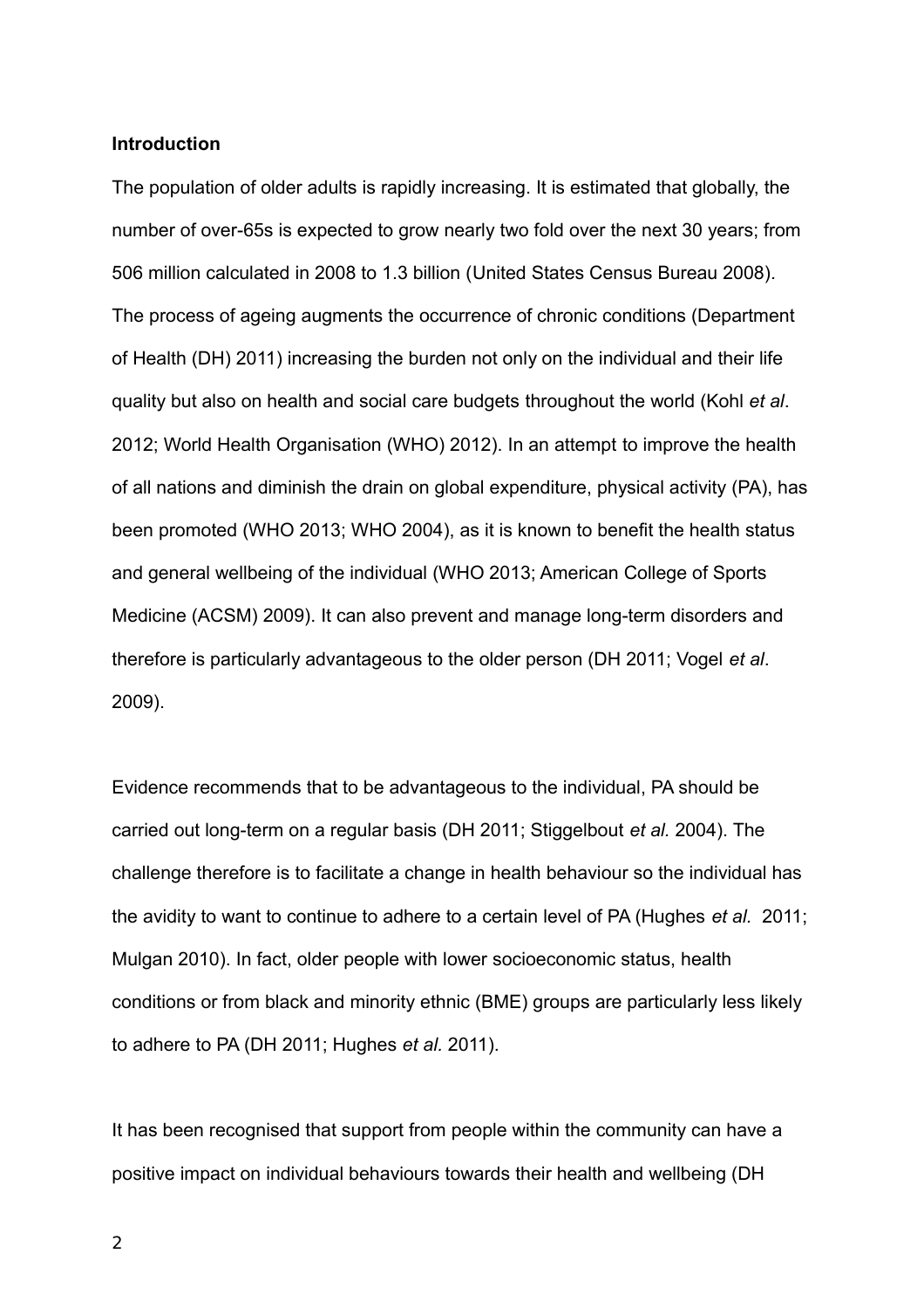2011; Mulgan 2010). As a result, a number of community health initiatives have come into being worldwide, including the setting up of PA groups (WHO 2008a). Community PA groups are keep fit enterprises implemented in local settings, to provide older adults opportunities to engage in a variety of PA such as walking, dancing, tai chi and aerobics. Although they differ in the agencies that are involved in the setting-up, organisation and funding of these groups, many are voluntary run, therefore providing older adults with free or low cost access to PA. These groups have clearly influenced some older adults to participate in PA who previously would not have done. However, adherence rates have been found to be poor (Garmendia 2013; White 2005). In addition, men are less likely to engage in PA groups but there is no certainty as to why (Hughes *et al.* 2011).

There is a plethora of research, which has explored the barriers and motivators to engagement in PA (Hardy and Grogan 2009; Schutzer and Graves 2004). However, studies concerning the long-term adherence of older adults to community PA groups are limited. The aim of this study is therefore to explore experiences of PA groups from the viewpoint of a diverse range of older adults who live in the community. Older adults from subgroups who are less likely to adhere to PA will be included in this study; specifically those with chronic health conditions, people from BME groups, people of a low socioeconomic status, and men. The intention is to gain an understanding of what older adults attain from attending community PA groups and in particular, what influences their adherence to these groups, so that future initiatives can be tailored to provide optimum conditions for their long-term adoption.

#### **Method**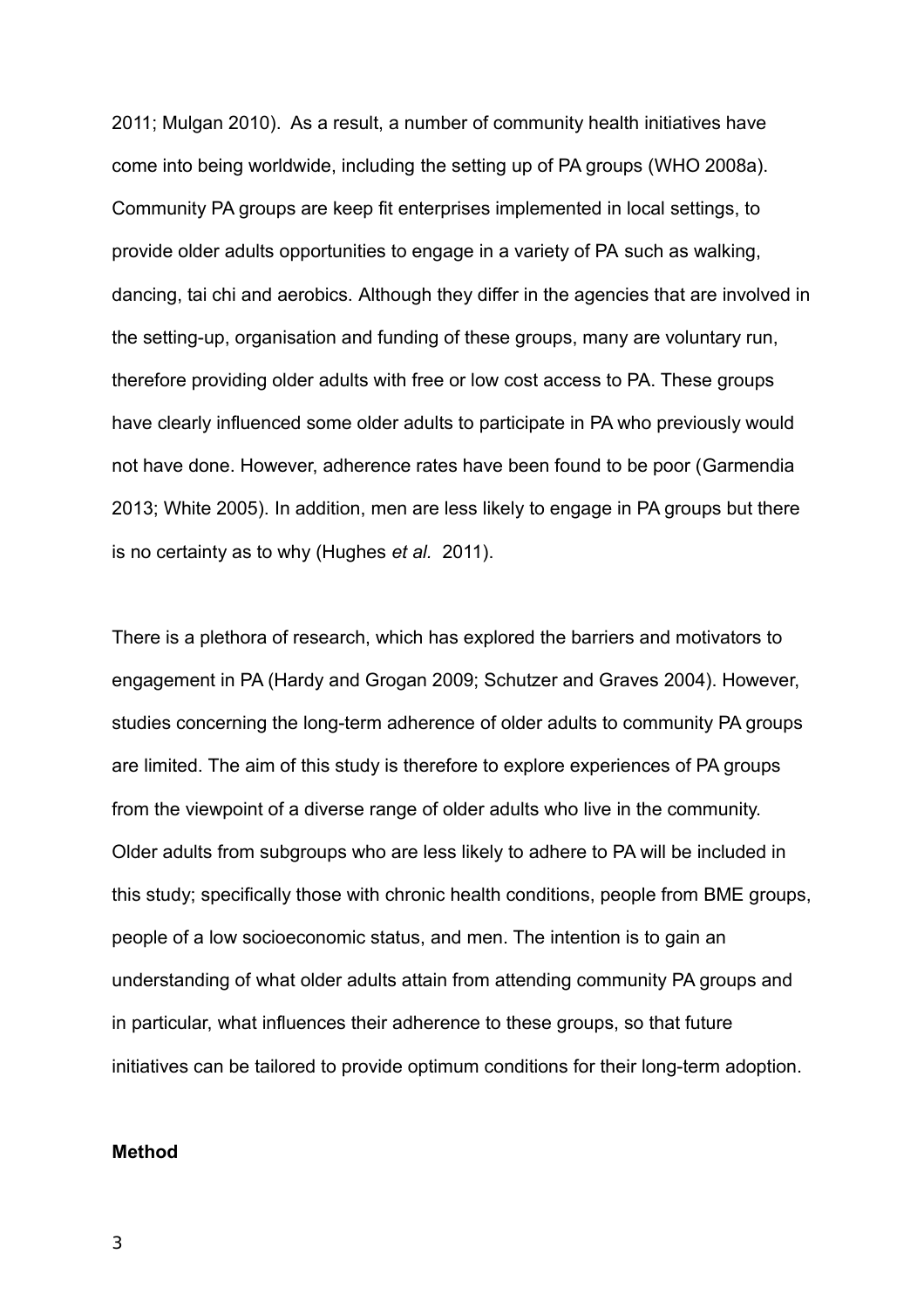A qualitative, exploratory approach was used in order to gain an insight into older people's experiences of community PA groups (Creswell 2013). A purposive sample of 18 community living older adults aged 65 and over from North West England, who participated in community PA groups, was recruited for this study. A member of the local government, who had contact with community PA groups, facilitated access to the participants (Creswell 2013). To enable the recruitment of participants from the sub-groups identified who were less likely to adhere to PA, three PA groups were purposively selected; one group from the African Caribbean Community, one group was a general PA group available to all, and one group was for older adults with cardiac dysfunction. In addition, the three groups selected were situated in different districts in terms of regional deprivation (Department for Communities and Local Government (DCLG) 2011a). The cardiac rehabilitation group was chosen as cardiovascular disease (CVD) is a chronic condition, known to be the largest cause of mortality in the older person (WHO 2011; Wittink, Engelbert and Takken 2011) and is particularly associated with inactivity. Furthermore, long-term adherence to PA has been found to be beneficial in improving cardiovascular function and reducing the chance of reoccurrence of coronary dysfunction (British Heart Foundation (BHF), 2012; DH 2011).

The researchers were invited to attend the PA groups to give potential participants details of the study and to ask for six volunteers from each group to participate in the research. It was felt that North West England would be an appropriate region to draw the sample from due to the diversity of its population in relation to the demographics of interest in this study, including, ethnicity and socioeconomic status.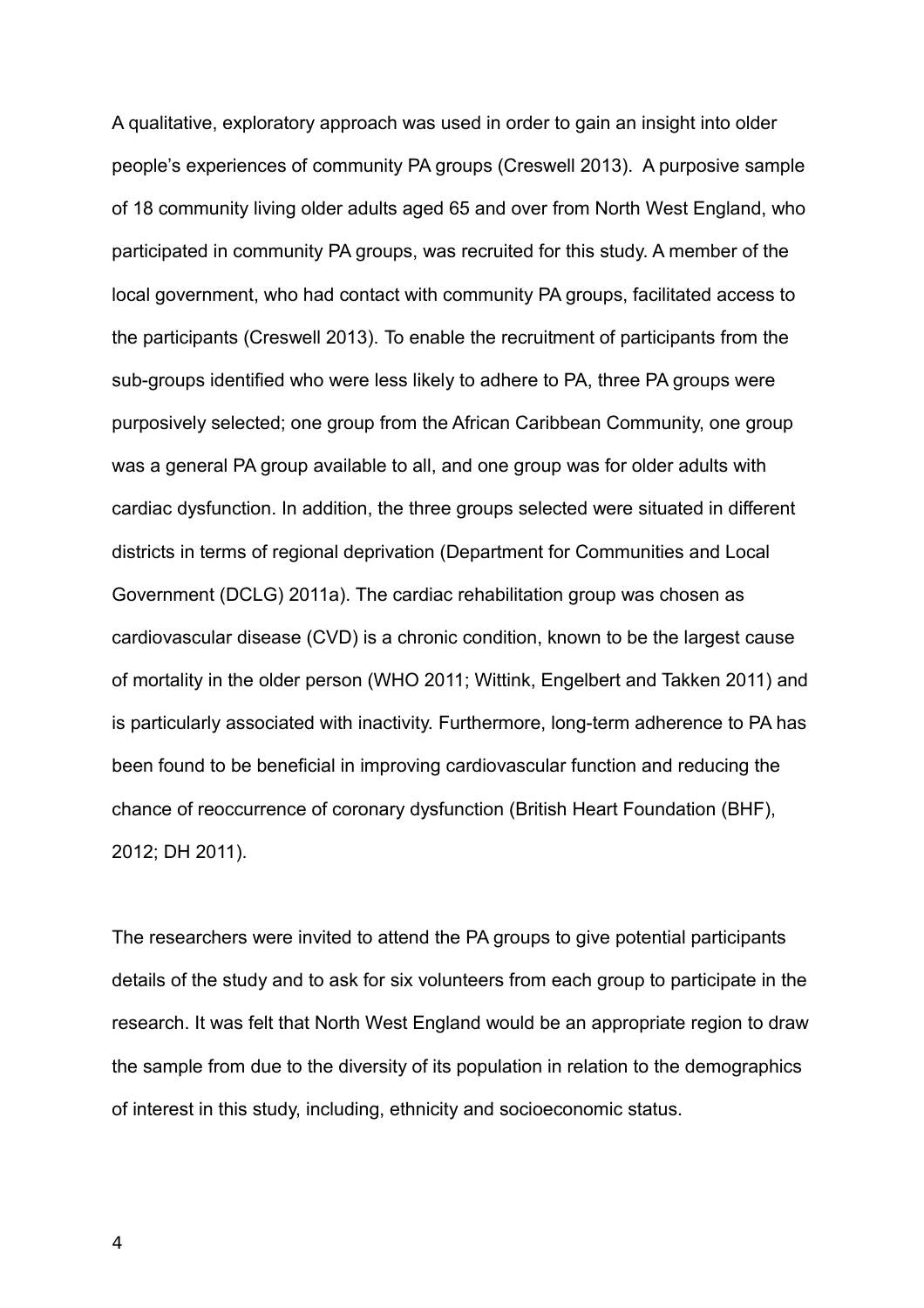Focus groups were undertaken with the participants. This can be a useful method for exploring how people think and feel about a particular topic as the participants respond not only to the researcher, but also to each other (Holloway and Wheeler 2010). The 18 participants took part in one of the three focus groups (6 participants per group). It is considered that six participants is the optimum number for a focus group as this is sufficient to generate debate and new ideas, whilst allowing all the participants to contribute and to be heard clearly (Holloway and Wheeler 2010). All focus groups were conducted by the same researcher on the premises of the meeting place for the group, as this would be more familiar to the participants and minimise the burden on those who wished to participate. Each focus group lasted approximately 60 to 90 minutes.

Participants completed a questionnaire of demographic information. An interview topic guide was used in the focus groups to guide data generation (table 1). Follow up questions were asked by the interviewer to explore further the groups' responses.

Insert Table 1 about here.

# **Ethics**

As this research involved the public, an application to the Faculty Ethics Committee at the researchers' own academic institution was submitted and approval was granted (Manchester Metropolitan University 2012). The central tenet of research ethics is to protect the dignity, rights and wellbeing of the participants (British Educational Research Association (BERA) 2011). This included gaining informed consent, maintaining confidentiality and protecting anonymity.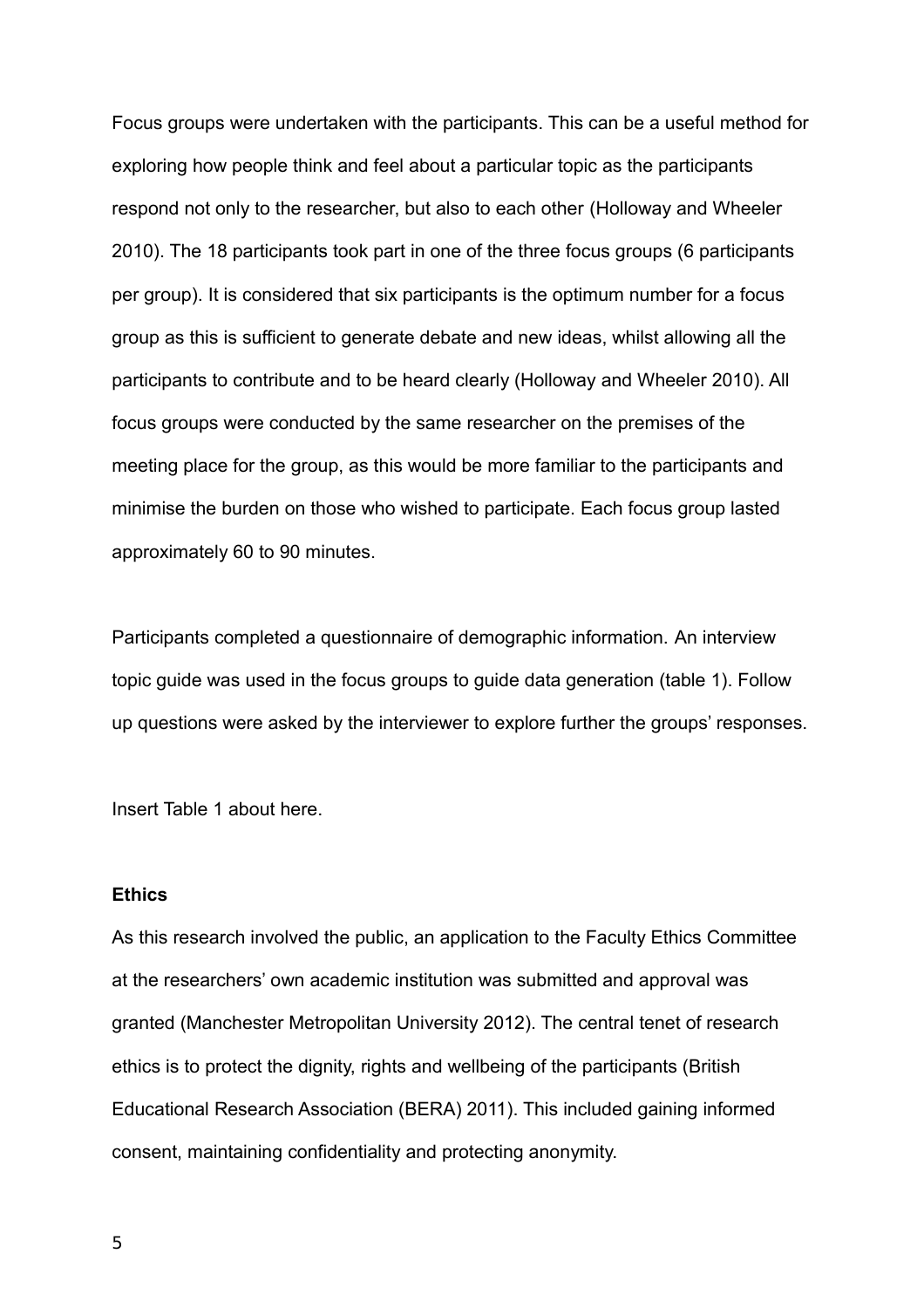#### **Data generation and analysis**

The focus groups were digitally recorded and transcribed verbatim. Thematic Network Analysis was used to facilitate the structuring and depiction of the themes and to analyse the data (Attride-Stirling 2001). The initial stage entailed open coding of data (Corbin and Strauss 2008). This involved repeated listening to the audio recordings, and transcripts and field notes of the interview were read and re-read to ensure that the findings were grounded purely in the data. During this process, codes were applied to segments of the textual data that identified salient points. Codes which established recurring premises across the interviews were then arranged together to form basic themes. Basic themes are the lowest order notions derived from the data and on their own give little meaning to the text as a whole (Attride-Stirling 2001). The next stage was to group together conceptually similar basic themes into organising themes. Organising themes summarise the main assumptions of the assembled basic themes and, as such, give more meaning to the text. Finally, global themes were derived from the collection of related organising themes. It is these global themes, which encapsulate the principal metaphors in the text (Attride-Stirling 2001) (figure 1). These themes iteratively fed into subsequent data generation

To ensure rigour, two researchers independently analysed the data. Both researchers showed substantial agreement in their analysis. Where disagreements were found, these related to semantics rather than due to differences in interpretation. This was resolved through discussion; with the authors deciding jointly on the words used for the theme which best reflected the experiences of the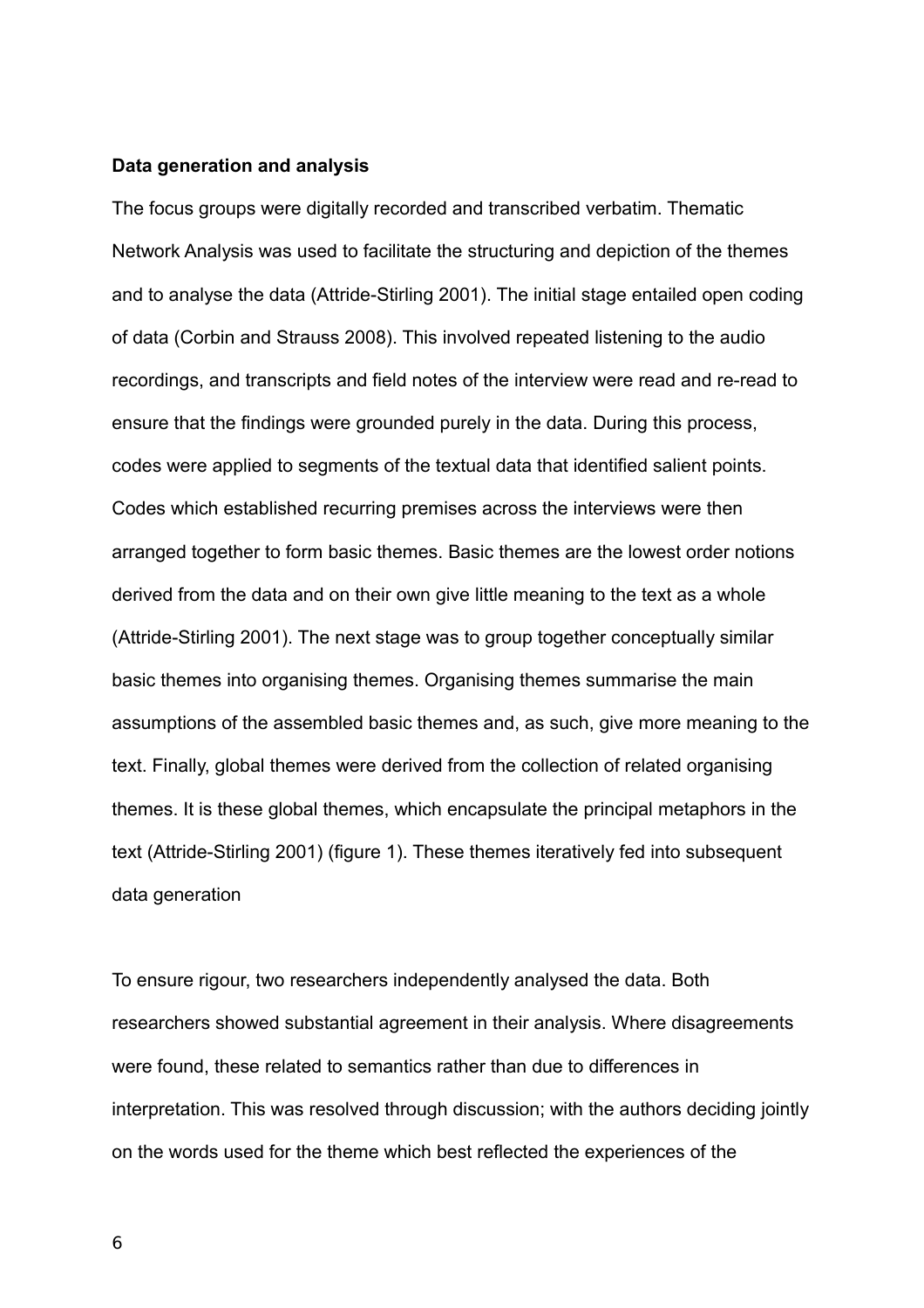participants (Corbin and Strauss 2008). This critical discussion contributed to a deeper reflexive analysis that facilitated the refinement of the themes in the Thematic Network (Holloway and Wheeler 2010). This process encouraged thoroughness in interrogating and analysing the data (Barbour 2001).

# **Findings**

Eighteen participants took part in one of three focus groups (nine males and nine females). Twelve of the participants described their ethnicity as white British and six as black Caribbean. The participants resided in areas ranked between the 1-74% most deprived areas in England (table 2) (DCLG 2011b), with 28% (n=5) of the participants coming from the 5% most deprived areas.

Seventeen of the 18 participants had one or more co-morbidity, including: musculoskeletal (arthritis, osteoporosis); cardio-respiratory (hypertension; asthma; chronic obstructive pulmonary disease; myocardial infarction, angina); neurological (stroke); and medical (diabetes; underactive thyroid, visual impairment) (table 2). A summary of demographic data is presented in table 3.

Insert Table 2 about here.

Insert Table 3 about here.

# **Themes**

Three global themes were identified: barriers, motivators, and enablers, to PA adherence. The findings and discussion have been presented under the organising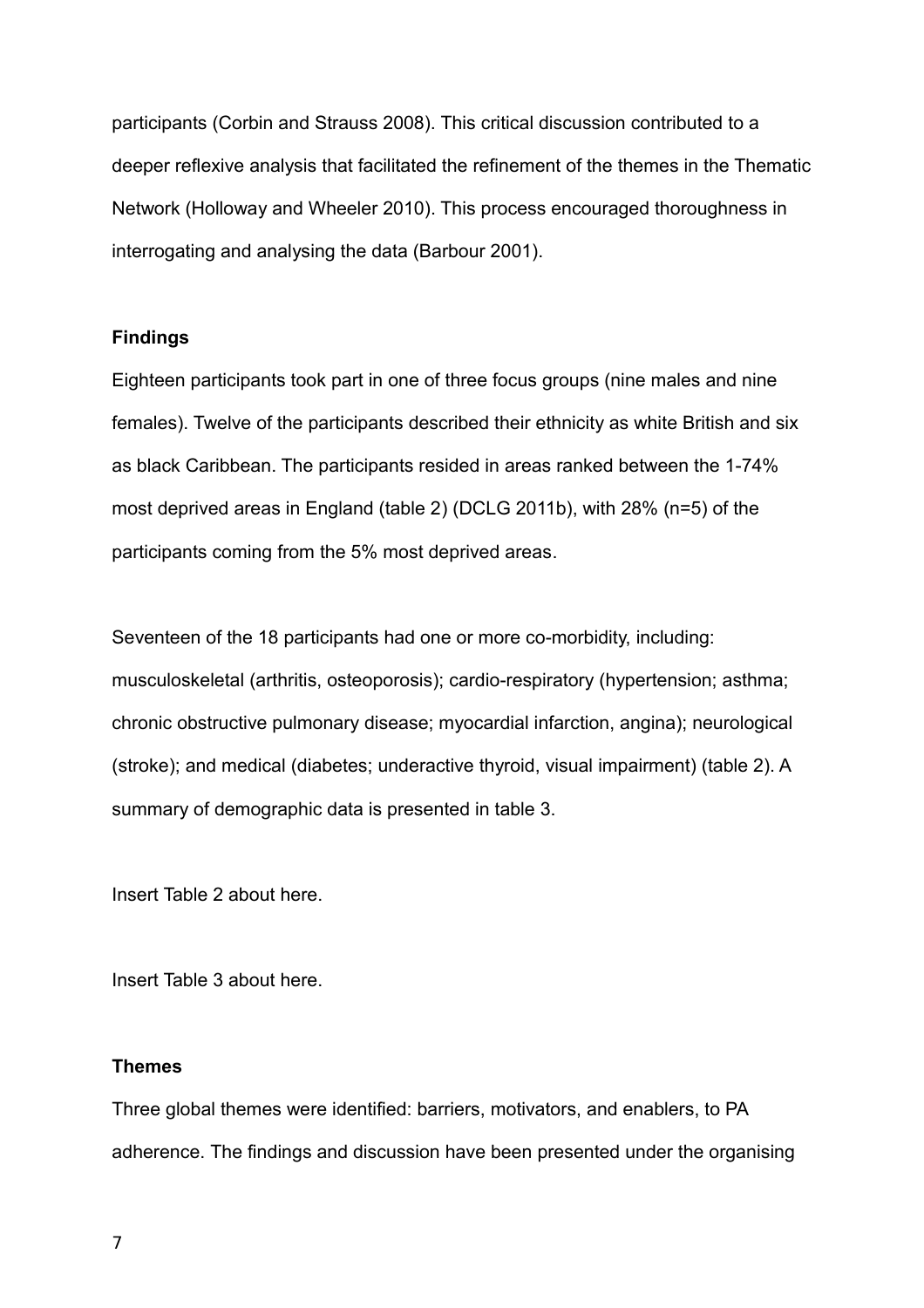themes as these were often linked to more than one global theme (figure 1). Direct quotes from participants have been included to illuminate the findings. Pseudonyms have been used to ensure anonymity.

Insert Figure 1 about here.

#### **Organising theme: Financial**

Financial expenditure was identified as a barrier and an enabler to PA adherence, as high costs to engage in PA would make regular attendance unaffordable for many. What seemed particularly significant to the participants was that they were given the free use of the Community Hall to carry out PA. Consequently, only a minimum fee for attendance was charged, usually for the upkeep of equipment. Keeping costs down in this way enabled participants to make PA part of their weekly routine and thus facilitated their adherence. Sustainability of this financial support however, was a concern as one participant claimed:

*One of the problems is likely to be the hall… [due to] the economic climate 18 months ago there was talk of making a charge. At the moment we get it for nothing, but there's talk of a charge being made for the use of the hall. That could cause problems.*

When asked if increasing charges would influence their adherence to PA, one participant said: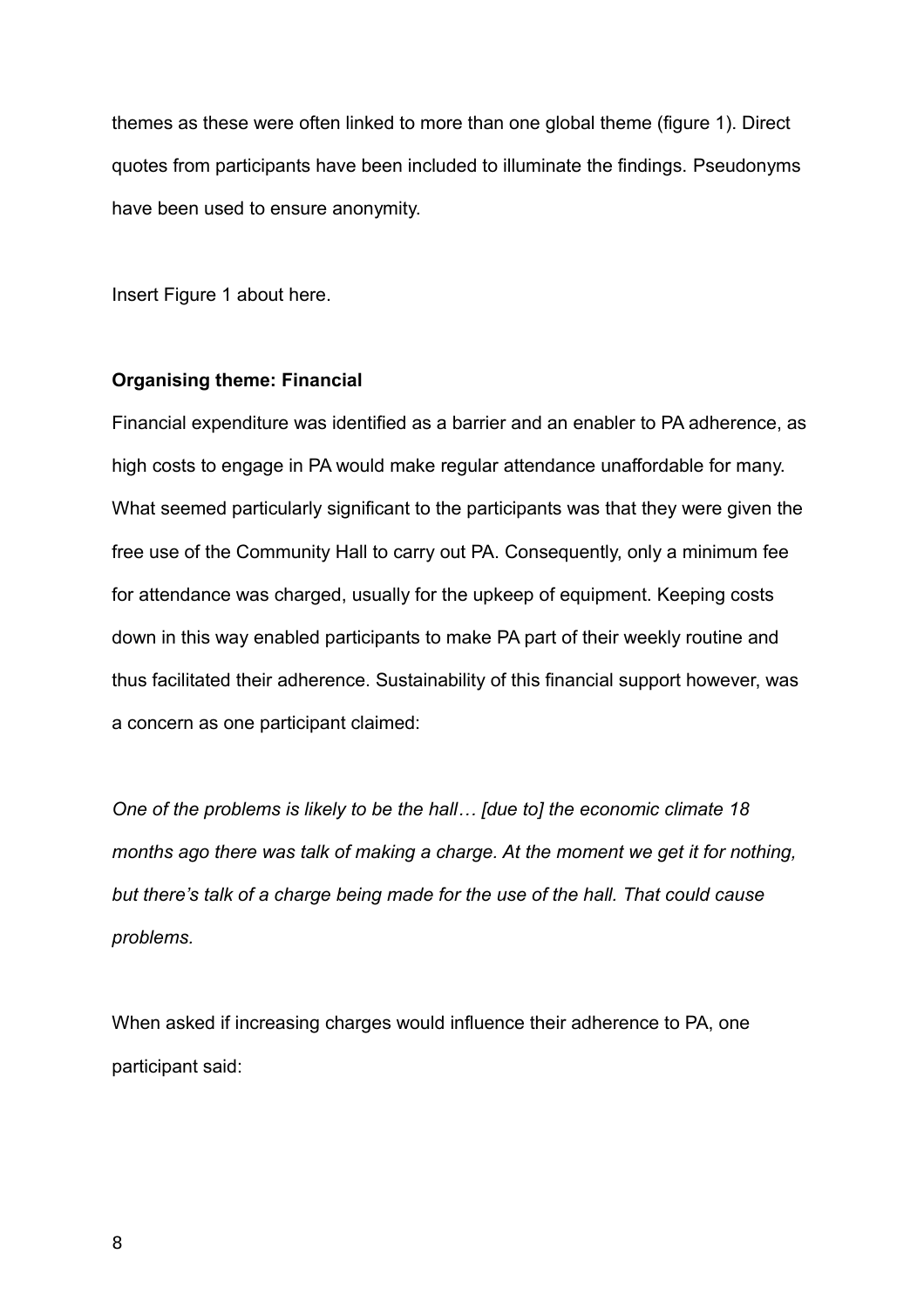*Well if it got too much, course it would, yeh course it would. You've gotta think about we're all pensioners. … Some others, they go to a few groups in the week … you've only got so much money haven't you.* 

### **Organising Theme: Access**

Even though a physical space was provided for the older adults, it was clear that this accommodation was limited, as the groups were reaching their full capacity:

*We are rapidly approaching saturation point, if they all turn up, you get 37, 38. … the stations that we do, normally set out two, but most of them we can set out three, so going into groups of three. We are struggling though aren't we after three. Yeah ... there's too many.*

Furthermore, finding other places that were appropriate to engage in PA was highlighted as an issue. This lack of suitable space provided a barrier to instigating older adults into PA and hence facilitating their long-term engagement. As one participant alleged:

*There's people that want to set up groups but there's no places, no halls they can go to. … We have a user's meeting once a month and we've got people from Lisebrook coming. They want to start up what we have got … but have nowhere to go … They have but it is small, they could do with something bigger. No equipment, apparently all that they have got was run for children so they've got low tables and low chairs so there is nothing they can do for the older people but it is getting grants, isn't it?*

# **Organising Theme: Minority group**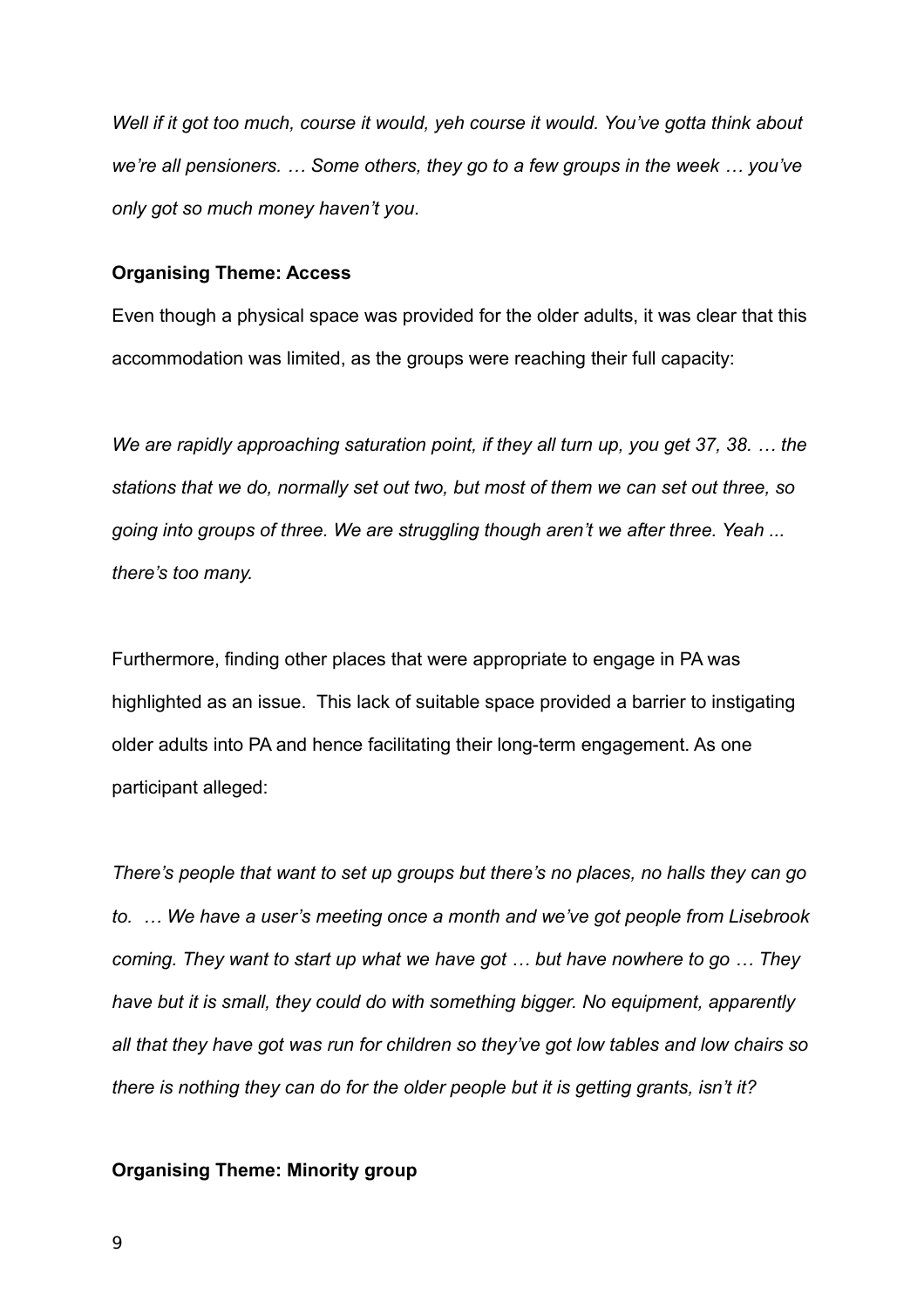It appeared that being in the minority when attending PA groups created a barrier to adherence. Participants who perceived themselves as the marginal group felt that they stood out from the rest of the group as they were different and this deterred them from continuing to pursue PA. What seemed important for adherence was the ability to relate to others with whom they had a common interest. One of the participants said that she attended the African Caribbean Centre so that she could be with people from her own *"culture",* her *"sisters and brothers";* so they could talk about their heritage. This was more important to her than the accessibility of the facilities as it took her three buses to get there. When asked why she chose to travel this distance rather than attend a local group, she responded:

*It wasn't my people. … When I looked around all I could see is white faces, I was the only black one.* 

Whereas she said that she regularly attended the African Caribbean Centre because:

*I feel more homely because we all are just one, we all just West Indians, we communicate as one. …If we speak to white people about their history we don't know anything about it so we cannot discuss anything with them because they are not from the West Indies.*

Feeling in the minority was not just related to ethnicity. Participants from two of the three groups were all white British, with women being the majority attendees. This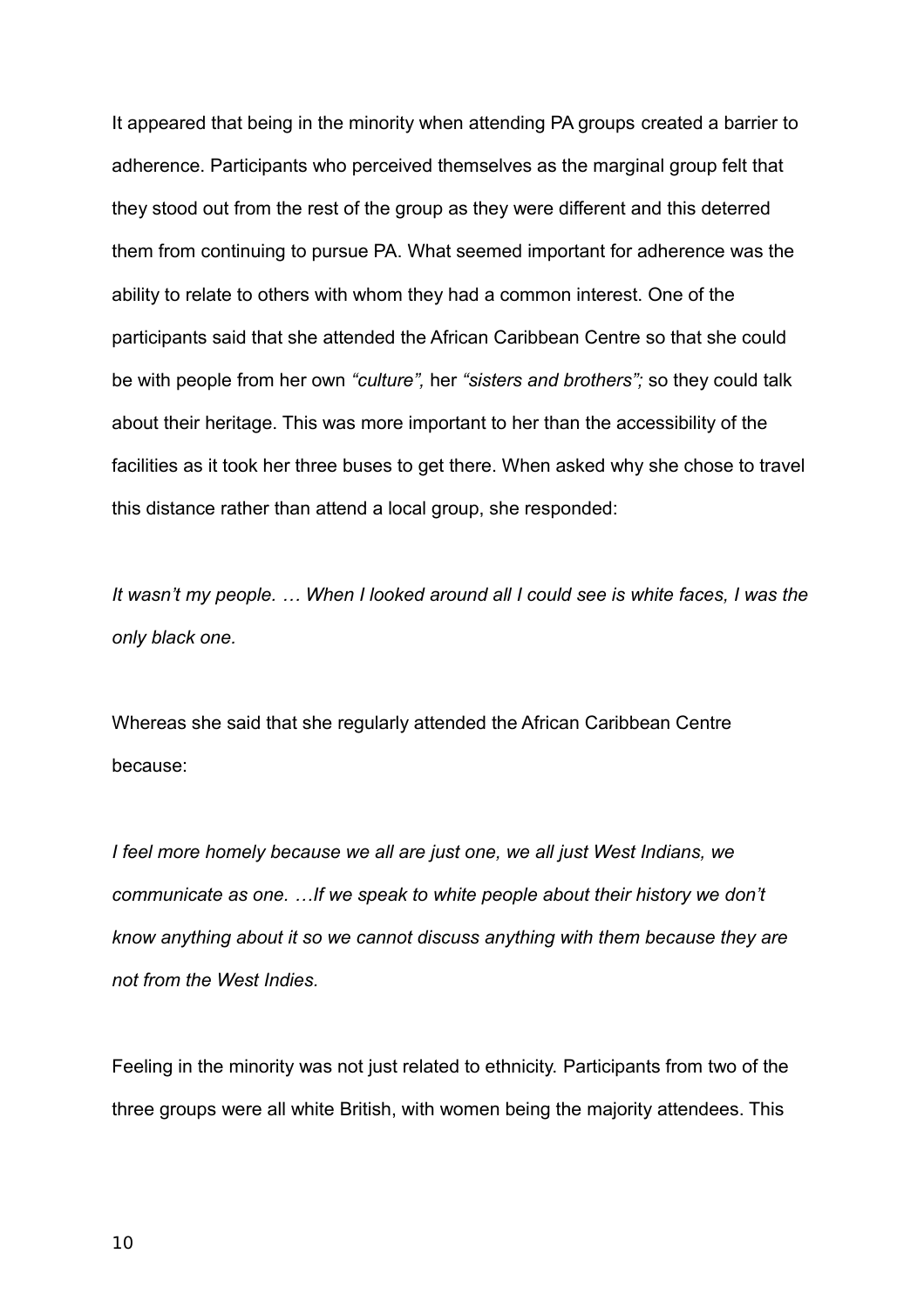appeared to alienate some of the men from adhering to the PA, as they seemed to feel a disparity with the female members of the group. As one of the males said:

*I gave up because I found I was the only male amongst a predominantly female exercise group. I was just the odd one out; it was uncomfortable to be the only male.*

Another male participant reiterated this by claiming:

*When it comes to this other group, and same as the Monday group, I found it was uncomfortable being the only male. I probably shouldn't have been but I was, so I stopped going there.*

When the males were questioned as to why they felt uncomfortable in that situation one participant claimed:

*...Well personally, and this is personal, I think women talk too much ... when I go walking on a Thursday it's mostly women that go walking and some of them, they never stop talking all the way around... [the conversations are] trivia really and nonsense.* 

Even so, the ability to socialise with others had been identified by some of the men as a reason for them wanting to continue to attend PA groups. However, it seemed that men perceived that their topics of conversation with other men were different to women. When asked what men liked to talk about one of the males said: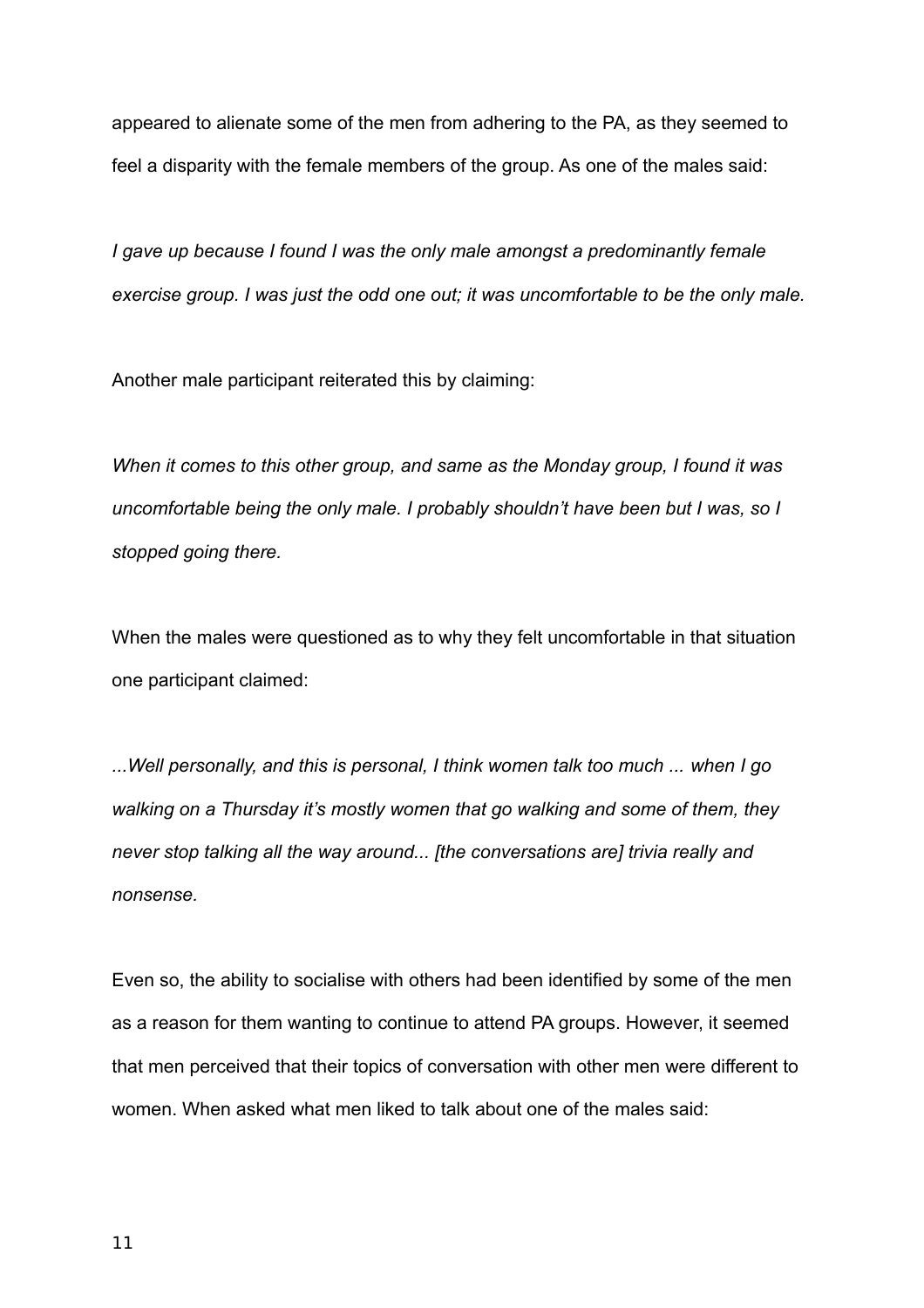*… football and more nonsense. Well it would be* m*ostly news and sport ... DIY or something like that, gardening, holidays.*

Whether the men themselves or the behaviour of the women towards the men in the class brought on this alienation is not clear. However, one of the women did claim *that "women have more of a laugh than men"* and it appeared that men were discouraged from attending one of the PA groups.

*… It's always been women only this group, this Thursday one … There is Active Life, they [the men] can go to that if they want.*

Even so, this was not always the case, and on some occasions, men continued to pursue PA even though women outnumbered them. This seemed to be related more to the activity that was undertaken and whether it was pleasurable for them. What seemed to be particularly popular for the men was the walking group. As one of the males stated:

*I still come here; I've come here for 6 or 7 years, the Nordic walking where it's predominantly women ... eight, nine, ten to about three males and the Wednesday walk, which is predominantly women...* 

However, this was not the only PA group that some men appeared to like and continued to attend. As one of the women added: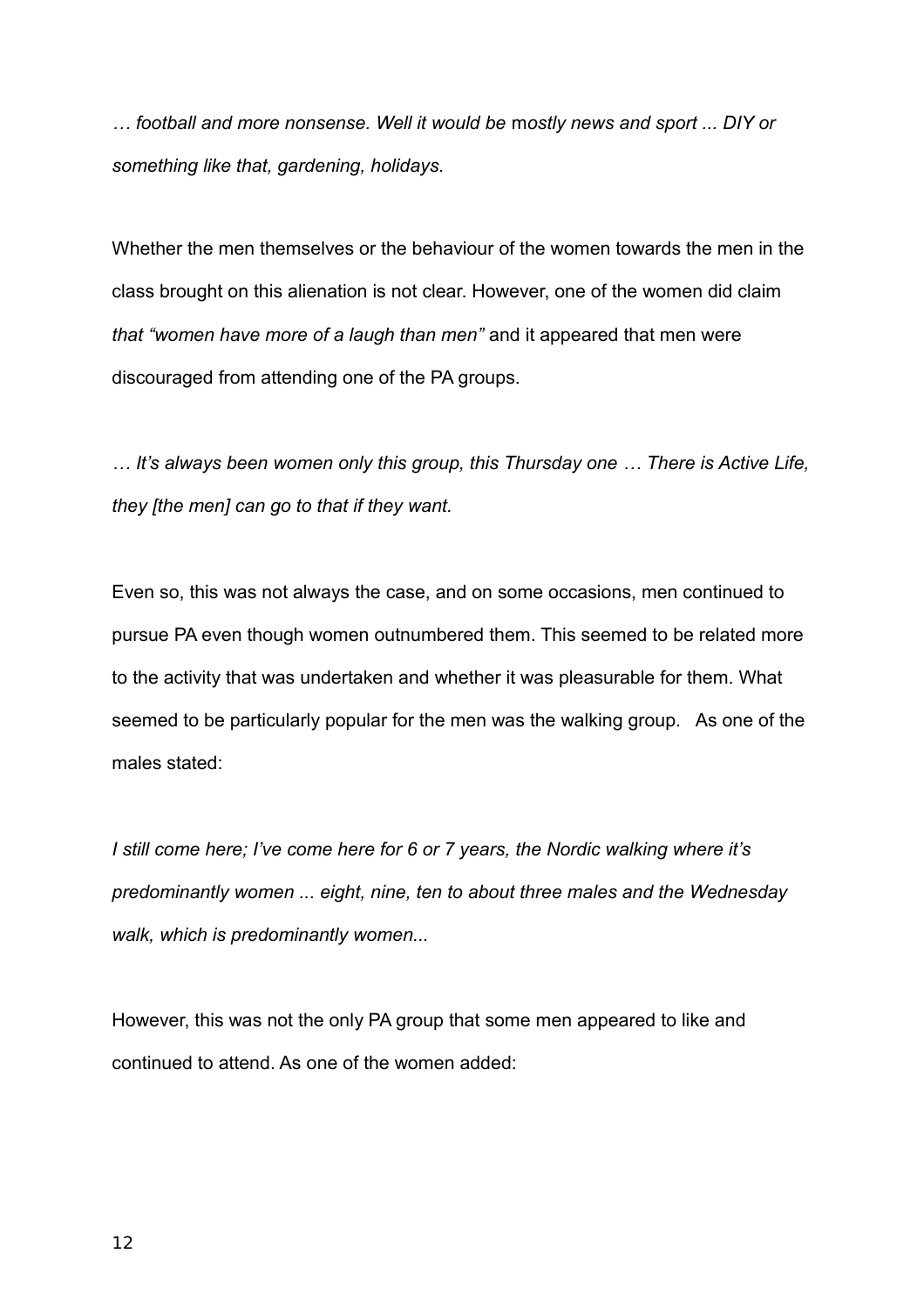*When the Tai Chi was on it was only women and then slowly we got Mike and Paul … they came and although they laughed because of it being Tai Chi, they enjoyed it … so they still carried on.* 

# **Organising Theme: Variety of exercises**

It appeared that for the majority of participants that having a range of PA was more motivating and participants were more likely to adhere as it gave variety to their sessions and fulfilled their different needs:

*We're all in different [PA] groups … Annie's in a couple aren't you, I'm in a couple. We not only do keep fit we do line dancing and the Heart group, it's what you want, ... fun and games*

Having access to different physical activities also appeared to be more enabling for some participants as the variation in exercise level that this provided, meant that people of different physical abilities could attend:

*… they now have two groups, a slow walk group and a faster, normal group. There's no pressure, it's comfortable.*

# **Organising Theme: Positive health and wellbeing**

Most of the participants adhered to PA in order to improve their health and psychosocial wellbeing. Some were particularly motivated by the physical benefits that they gained from being more *"active"* and "*agile".* As one participant said: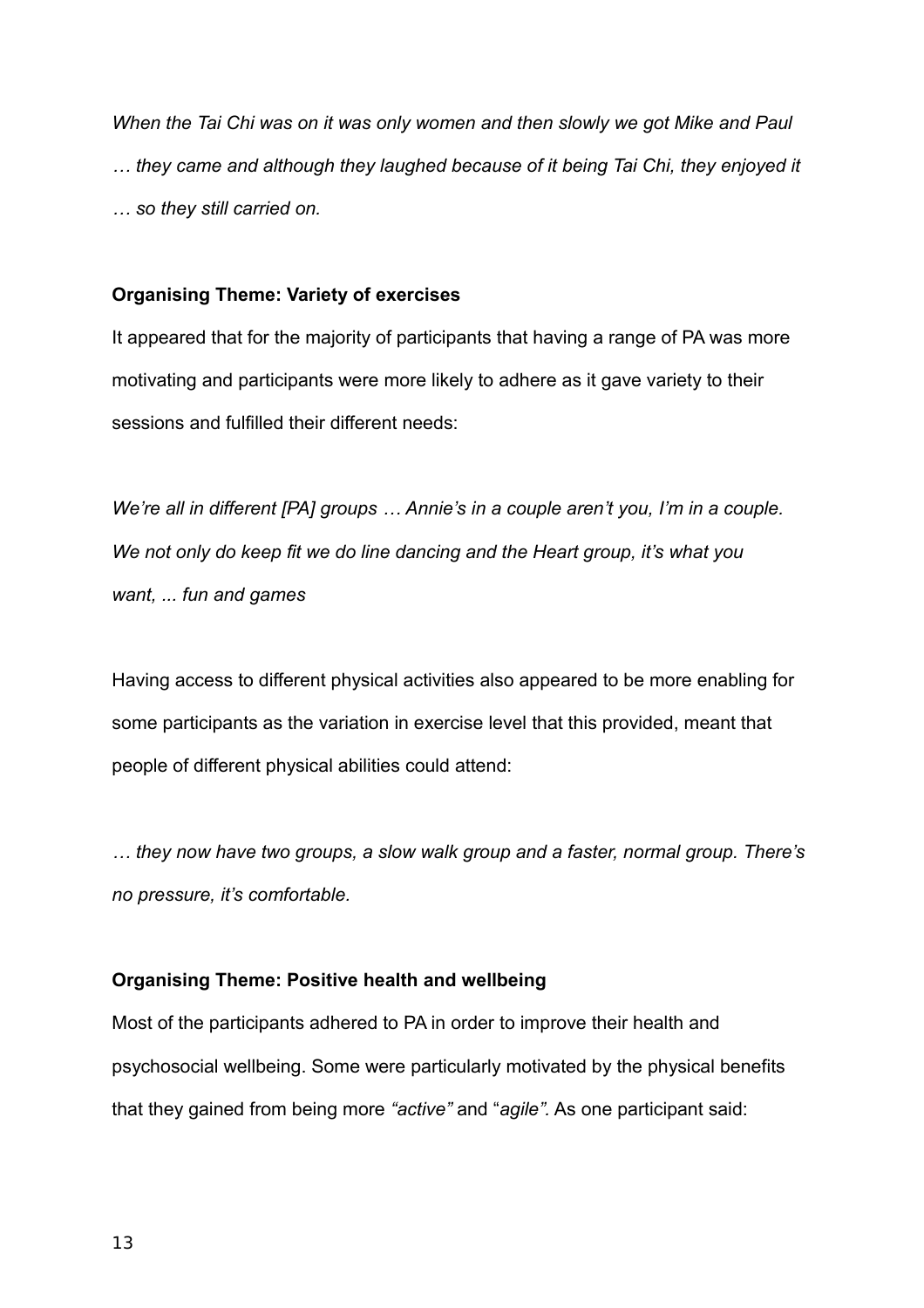# *There's the health … [it] keeps you fit*

Enhancing physical ability had improved for some, their capacity to carry out activities of daily living. For one participant, it seemed that accessing PA groups had developed her capability to function more independently. She acknowledged that taking part in PA had given her more "*freedom*". When asked what this freedom was from she responded:

*Depending on other people to come and do this and that. I had a hip replacement and if it hadn't have been for here, I wouldn't be able to do half what I do now … I'd be sat in the house with the others.*

For some of the participants, gaining weight appeared to be a particular concern. As one participant claimed:

*Well, I think as you get older you tend to put weight on easily and they say it's harder to lose it.*

Whereas attending the PA groups on a regular basis was seen as a way to lose or manage their weight:

*… I am prone to put weight on so I'm constantly thinking about my diet and the walking exercises [done at the PA group], walking in particular, does help me to be aware of that. I should do more really.*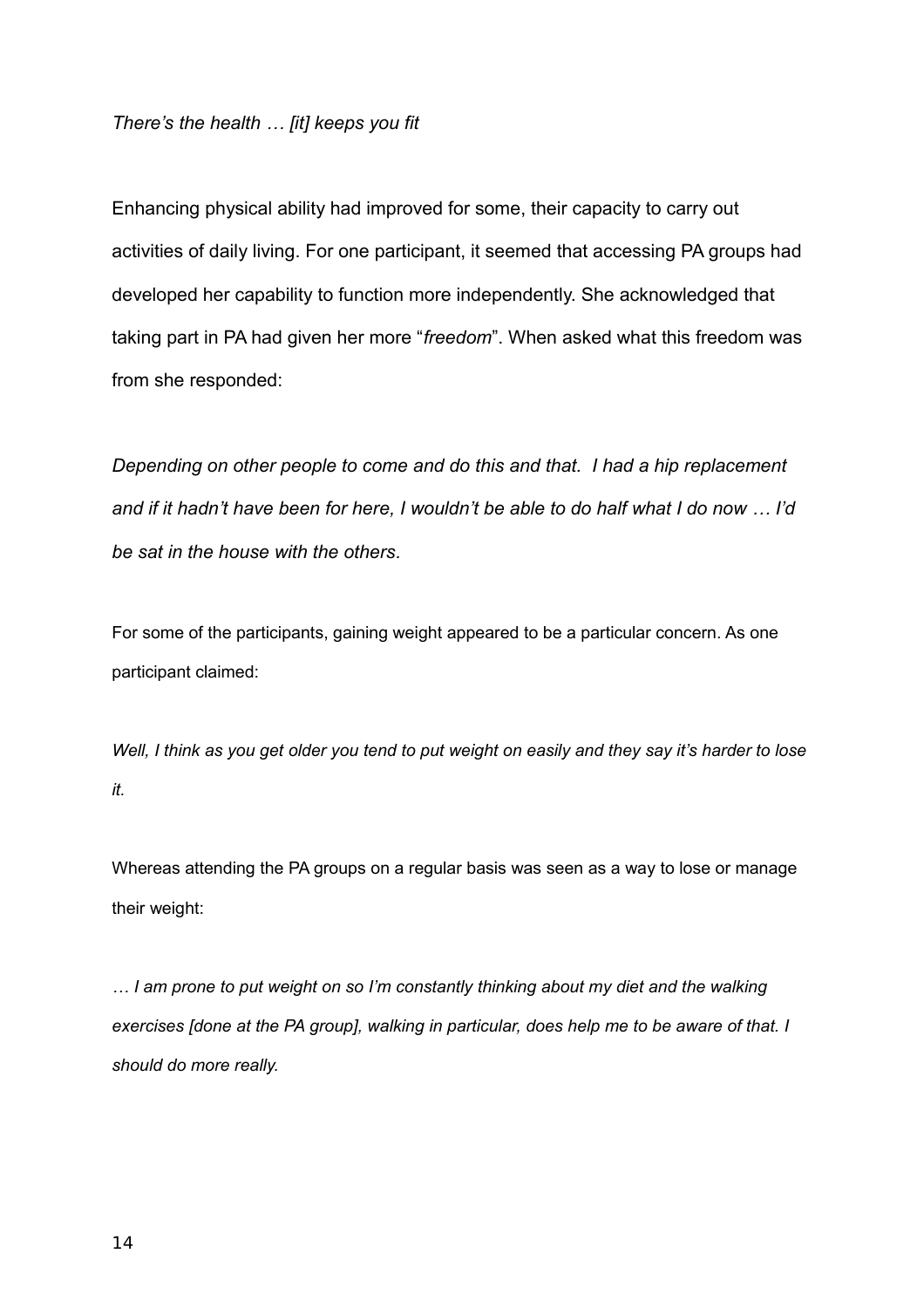Attending PA groups for people with heart conditions offered the older person somewhere to go after discharge from the NHS cardiac rehabilitation classes so that they could continue to improve their fitness and retain the benefits that they have already gained from exercising. For one participant in particular, regular attendance at this class had helped him to achieve a very high level of physical health:

*I couldn't walk up any sort of an incline, or 100 yards I couldn't walk, and yet within the first year I did the Manchester 10K and finished it. The year after I went up Kinder Scout and Mam Tor [hill walking] and loads of climbing that I hadn't done for 50 years, since I was a boy. That's the advantage it meant for me, so I was determined to try, if I could, to keep up the advantages that have been handed me.*

Participants who had other morbidities, claimed they were motivated to adhere to PA groups because of the advice and education they got from health professionals, which helped them to manage their own medical conditions:

*Yeh, because you can speak to people and we have speakers in; a nurse telling us about all the inhalers and that, which is useful information, stuff you wouldn't find out at home … And with our arthritis I wouldn't do half as much as what I would do if it wasn't for a place like this. ...the people that train you and the people that listen to you, they're really good. She [the nurse] tries to sort your health problems out for you... she's really good. If you say you have something she'll know someone who's had something similar and will tell you what to expect or how you will be or what medication to ask for.*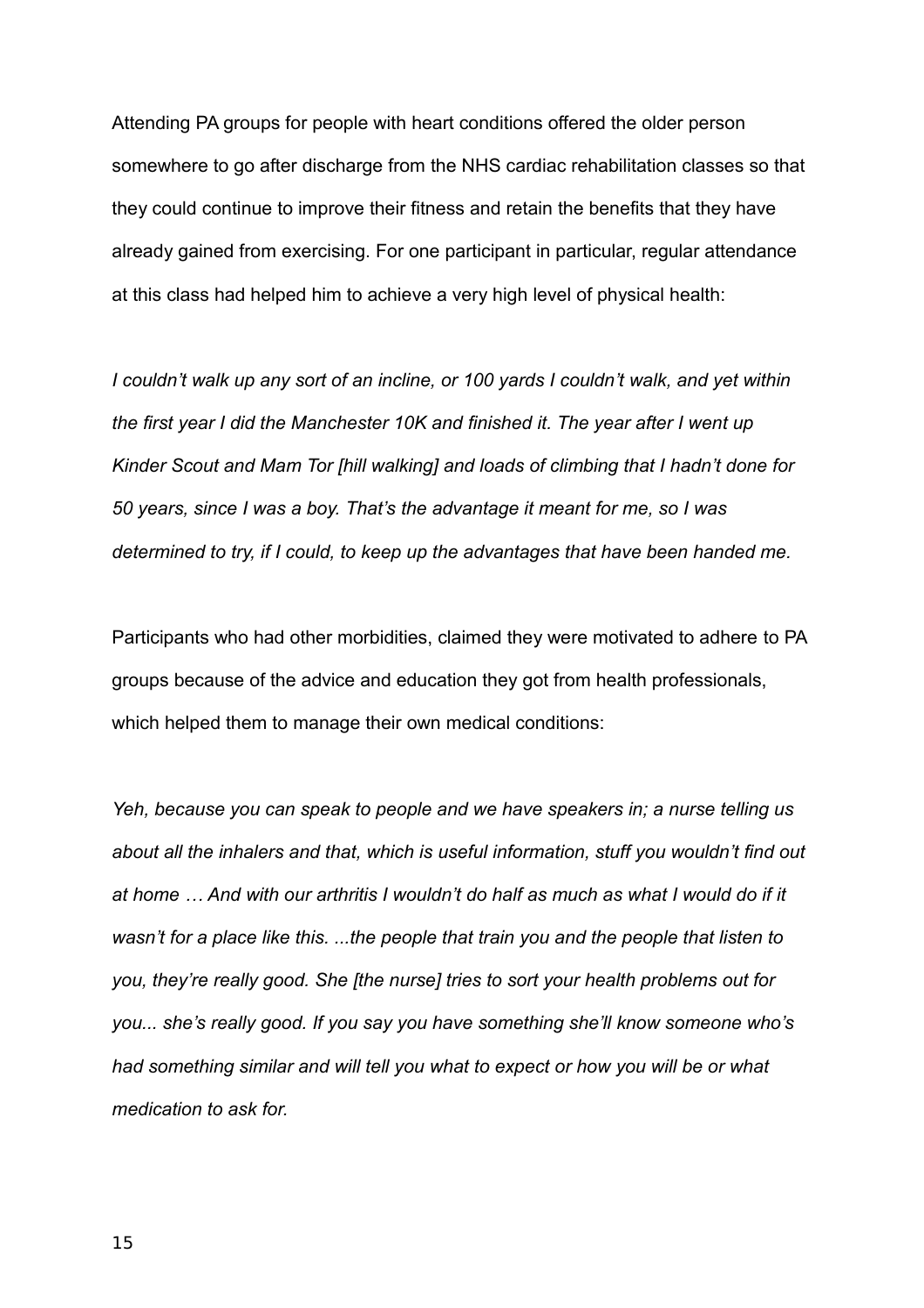Interacting and sharing experiences with others, who had similar ailments, provided the opportunity for participants to support each other to cope with their situation, as well as learn ways that may help to improve their health status. As one participant said:

*…it makes it easier to know things. When you say, "oh my blood sugar is low", and the conversation can develop from that and so forth. So that helped me.*

Another participant who had a number of morbidities claimed:

*I have diabetes and blood pressure, everything, arthritis even, you name it. … And people tell you what helped them and you can feed off them and say; "alright, that thing helped them". And if you've got a good thing to tell them they say; "alright a certain person takes this and it helped them so we will try it and see if it helps".*

Psychosocial benefits appeared to be another motivator for adhering to PA sessions. Most participants highlighted the emotional support gained from attending these groups as they felt that it *"raised spirits"* and helped them to *"get through life*".

*Mentally [it's helpful] because you make friends and perhaps you're feeling down and you don't want to go out, but this motivates us to come.*

It was apparent that this support and concern for each other's welfare occurred not only during attendance at the group but continued outside the classes when members had returned home: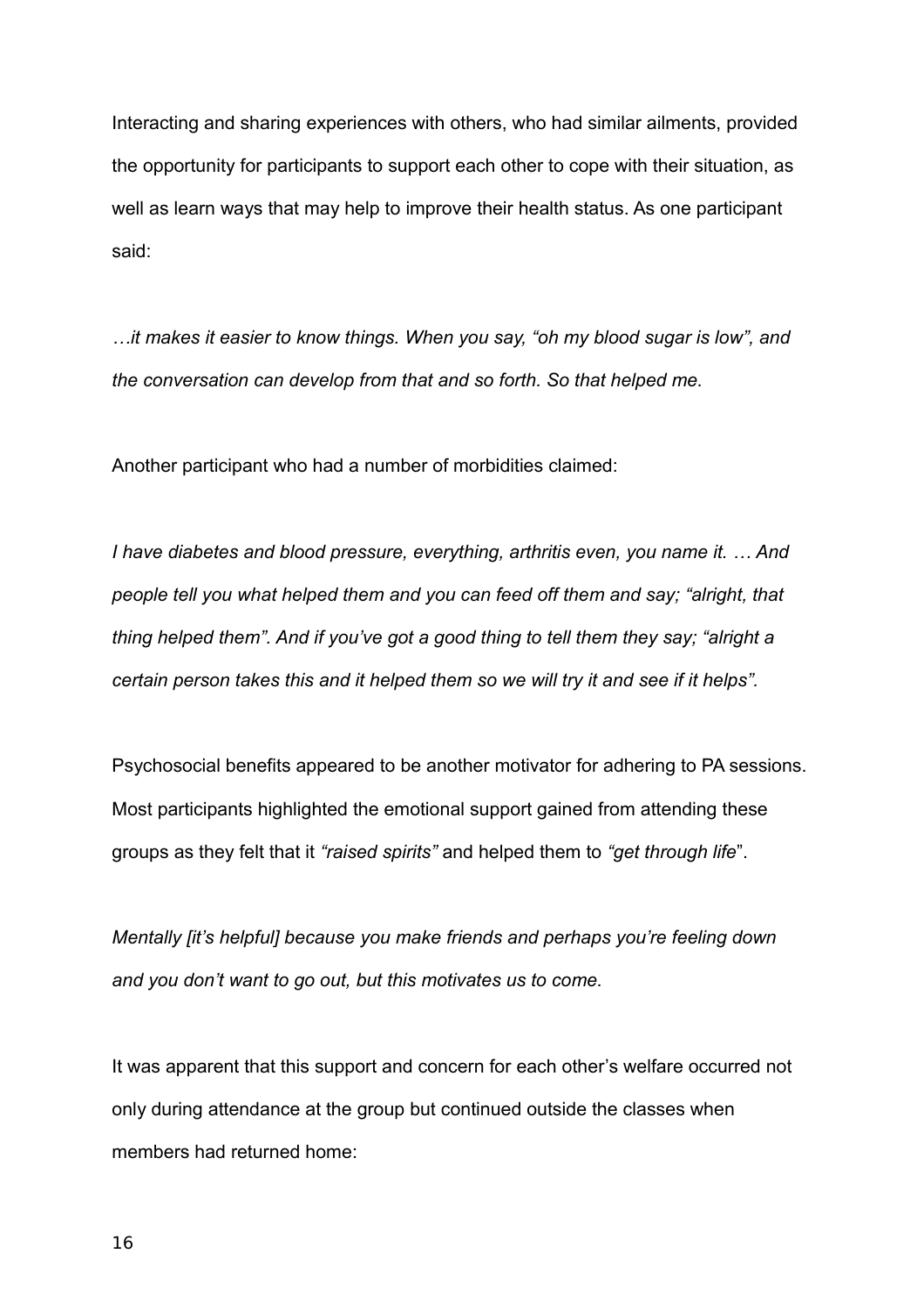*…I think the importance is the friendship, the companionship, the friends. Once you've made friends and if that friend needs help, then you keep in touch… and we're constantly ringing and if there is one not well, we keep in touch.*

Socialisation with others also appeared to encourage individuals to adhere to PA. Group activities afforded an opportunity to meet different people on a regular basis for *"chatter",* to have *"fun"* and to make *"friends":* As one participant said:

*…[the group] developed very much into a social thing and people love coming because everybody knows each other and they're all very friendly and it's a great place to come on a Tuesday, that's my sort of feeling on this.*

Retirement seemed to make this more important for some, as being retired gave these people more time on their hands which they needed to fill and more time enabled them to attend regularly.

*… when you retire you find that you've not got much to do so you find places to go that's why when I retired I came here. … [whereas] when you're working you are not looking for it really.*

This also seemed particularly the case for people who were on their own as it gave them something to get involved in and share the company of others: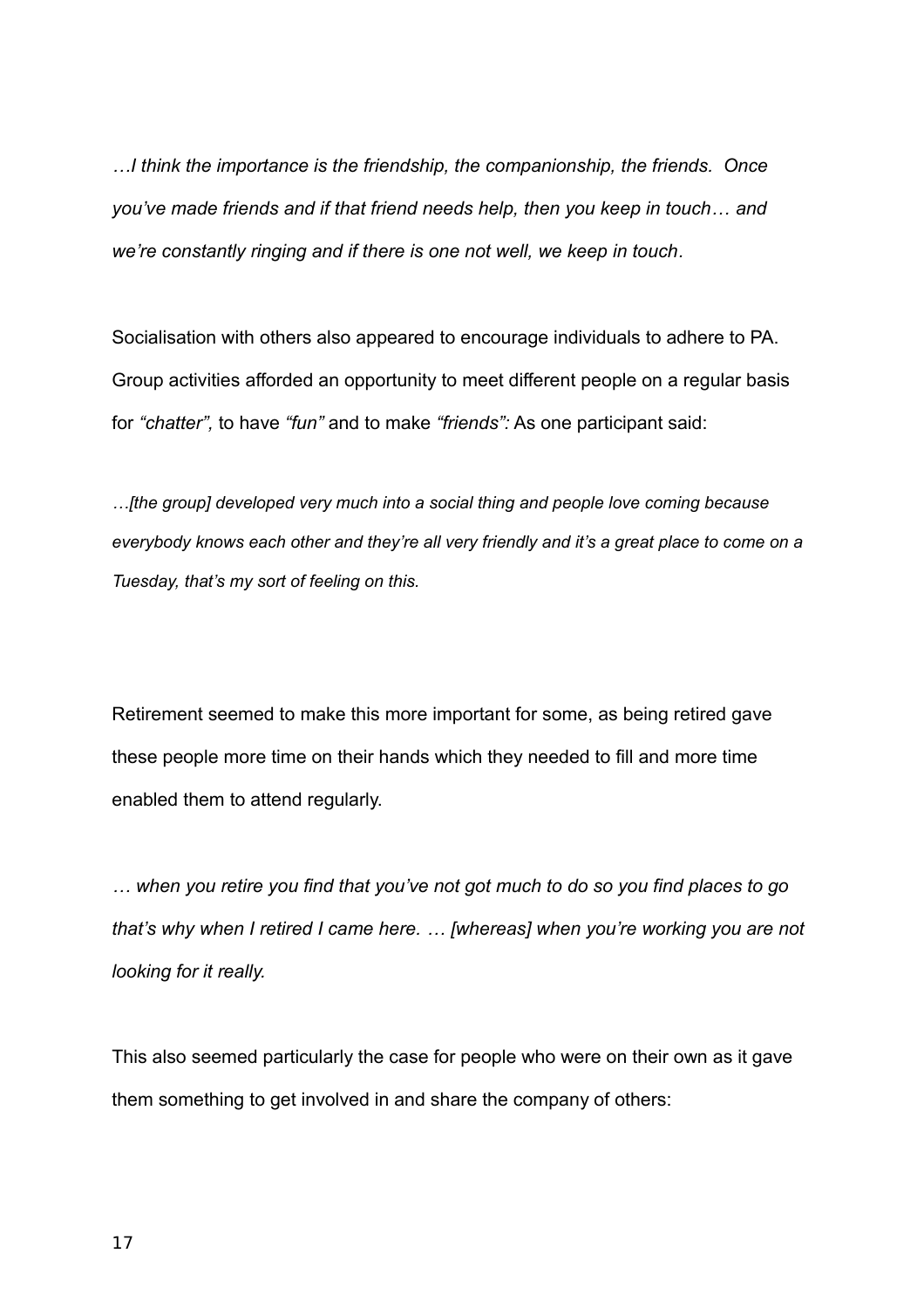*I come because it's something for me to do. I'm retired now, the kids are gone so I am living on my own, so I need something to do.*

In fact, many participants had taken on various organisational roles within the groups, which they saw as an important part of attending. These ranged from being part of the user group who met regularly to discuss matters concerning the running of the PA groups, to arranging guest speakers, checking and putting out the equipment, to making the tea. Some in the group got involved in ensuring the health and safety of their peers:

*We've done a first aid course …it is quite voluntary, it's just basic but it's just what you want. There are four of us here, first aiders*

### **Discussion**

Financial expense is an important consideration for the older person, as participants highlighted that increasing the charge of attending PA groups would provide a barrier to their adherence. What was particularly significant in keeping the costs low was the availability of free accommodation that was suitable for older adults to carry out PA. However, it was apparent that the current provision was inadequate to cater for a large number of people. Therefore, the securing of additional, inexpensive physical spaces for PA is vital. The promotion of partnerships between government and nongovernment organisations to provide resources to support local PA schemes have helped somewhat in reducing costs (WHO 2013; WHO 2008a). However, community initiatives have often amounted to short-term commitments that have not been maintained (Jupp 2008). It could also be said that governments' abilities to commit to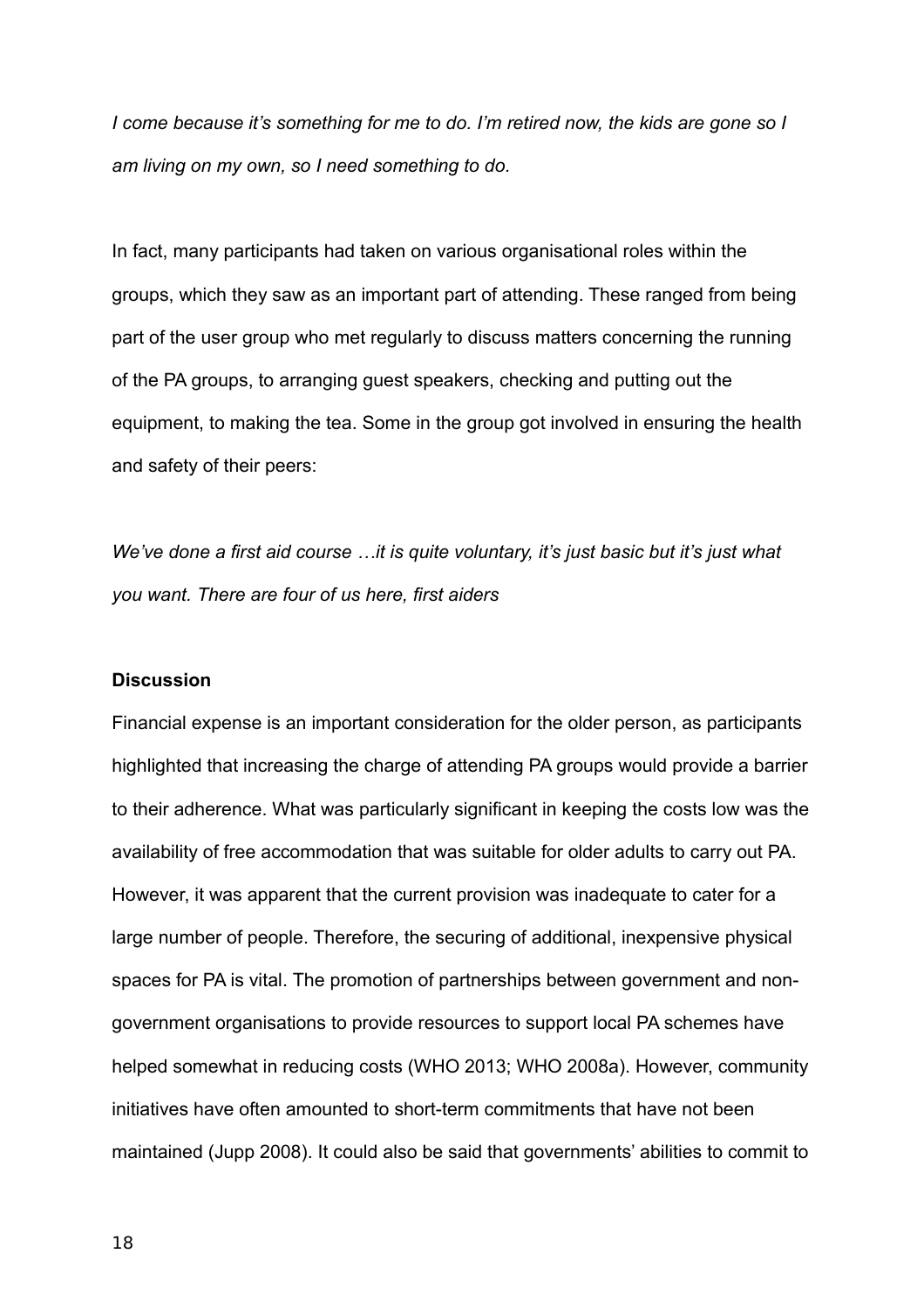this financial outlay long-term is questionable, as since the global financial crisis there has been increasing pressure on nations to reduce government expenditure (The Kings Fund 2012; WHO 2009). Therefore finding more sustainable ways to provide financial support would therefore seem prudent, as the health benefits gained by the adherence of the older adult to PA, would help in the long term to reduce the burden on health and social care budgets (Kohl *et al.* 2012; The Kings Fund 2012).

It has been suggested that corporate organisations that have both the financial capital and for many, are internationally situated could provide the opportunity to become more engaged locally (WHO 2008b). However, government policies sanctioning more endurable corporate social responsibility commitments to PA community enterprises are needed, to ensure this obligation is undertaken. Companies and other non-government organisations could assist more by providing resources including the use of their own facilities for PA groups to run, for example, corporate staff gymnasiums, sports clubs, national sports bodies and educational establishments.

It was apparent that being in a minority group, for some, was a barrier to adhering to PA groups. In this study, minority groups corresponded to the male gender and ethnicity. Participants from these subgroups articulated a preference to be around individuals of a similar identity and culture. However, what seemed significant for adherence was that participants felt a sense of belonging to the group, which was instilled by their ability to interrelate with their peers. For those who foregrounded their ethnicity, it was by sharing biographies and stories about their heritage, that a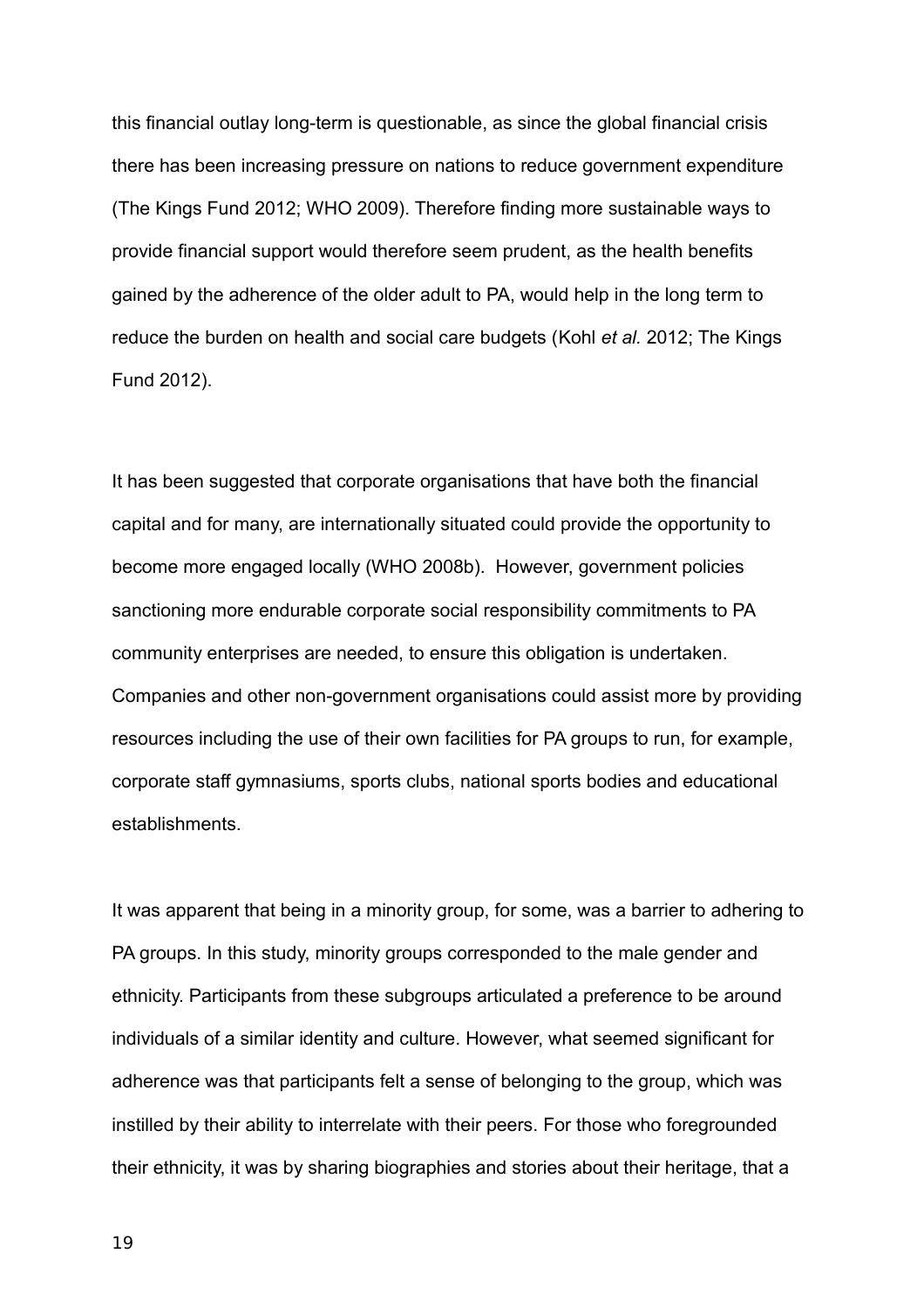kinship with others from the African Caribbean community was felt. Conversely, for those men who foregrounded their gender, they felt a disparity to the women whom they perceived as talking too much and about subjects of little interest to them. Individuals are known to feel a belonging to others whom they perceive as bearing a resemblance to how they view themselves and their own behaviour (Phillipson 2007; Charles and Davies 20005). Furthermore, it is by interacting and through social discourse with others, that this self-validation can occur (Jupp 2008). Therefore, providing access to ethnic and gender specific PA groups may encourage more older adults to participate in PA however, it is only through offering opportunities to develop social relationships within the groups that identities can be affirmed and adherence to PA will be facilitated.

Men in particular, have been found to be less represented in community PA groups (Hughes *et al.* 2011). Providing PA arenas, which offer the chance for men to develop social networks with each other, would therefore seem pertinent. Indeed, recent research on 'men's sheds,' a place for men to share practical skills and interests, has highlighted that the social support and interaction men gained from each other, was a key influence for them wanting to meet on a regular basis (Ormsby, Stanley and Jaworski 2010). It has been suggested that men are more likely to engage in what may be perceived as "masculine" environments, such as sporting venues and fishing clubs (Golding 2011; Witty and White 2011), and are more driven than women by the effort and competition of the PA that they undertake (Barnett , Guell and Ogilvie 2012). Therefore, the establishment of PA groups within these settings that are already appealing to males, and providing opportunities for PA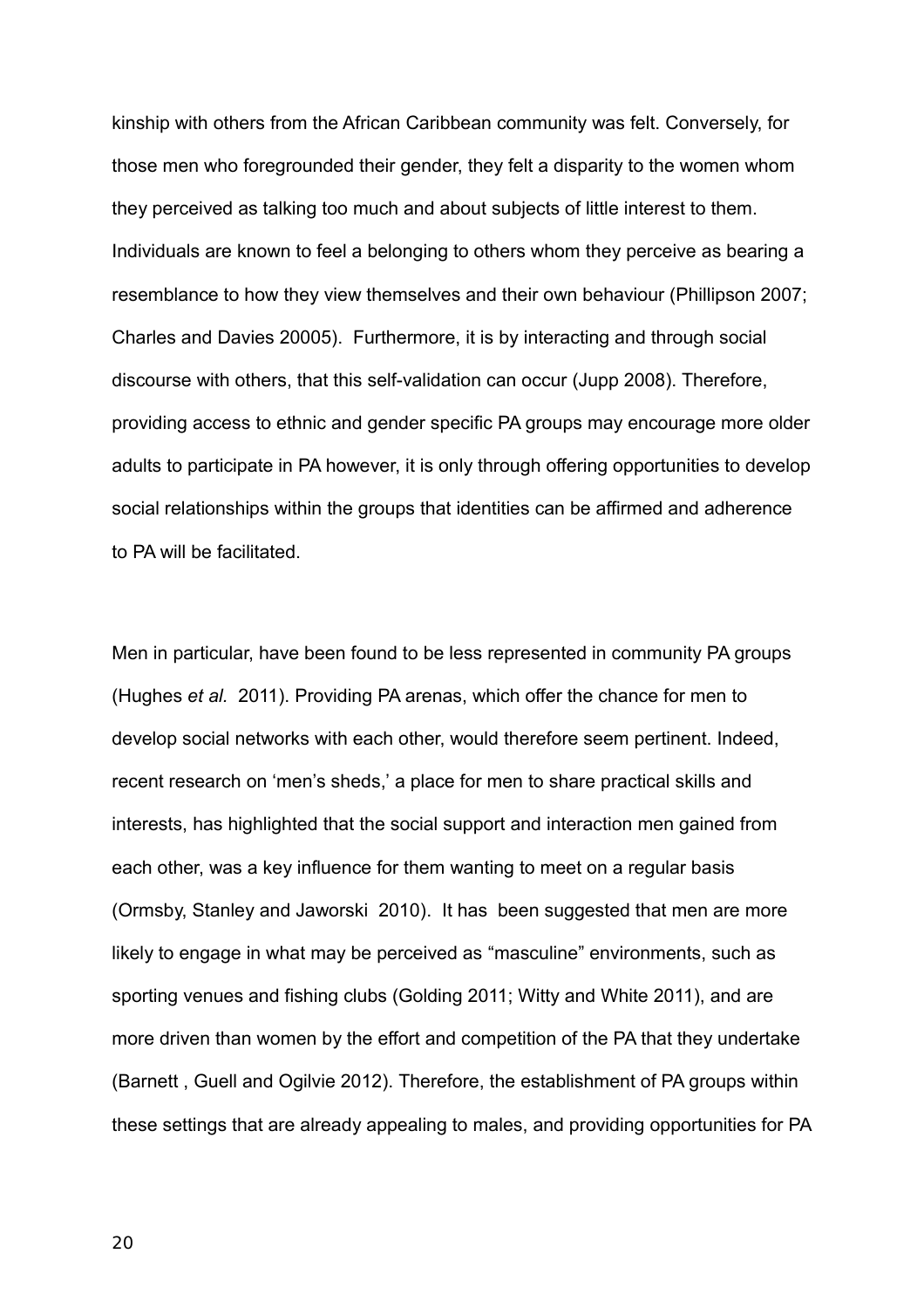that are more challenging, would seem an ideal prospect to facilitate PA adherence for men.

Providing ethnic or gender specific environments in this way can be seen as inclusive in that they encourage the adherence of specific groups of older people to PA, who may not have continued to engage otherwise. However, as has been shown in this study, it can also be perceived as alienating, hence exclusionary to other subgroups (Warburton, Ng and Shardlow 2013; Cattell *et al.* 2008). It is also important to note that for some men in this study, being in the minority was not a barrier to adherence to the PA group. In this situation, men appeared motivated to adhere to PA they found enjoyable to undertake. In fact, this was an important factor for many of the other participants also. This resonates with previous research that has identified that people are more likely to continue an activity that they find pleasurable (Hardy and Grogan 2009; Horne *et al.* 2012). Therefore, offering PA opportunities that are perceived as enjoyable to the older adult will help to facilitate their adherence.

Some participants also highlighted the provision of varied PA requiring different levels of effort, as a motivator to adherence. Providing a diverse selection of PA should improve the prospect that the older adult finds a physical activity, which is not only pleasing enough for them to want to continue (Hughes *et al.* 2011; Mulgan 2010), but is more likely to enable individuals to adhere over time as their level of ability may change. Therefore providing a variety of opportunities for PA would be more conducive to adherence for all subgroups.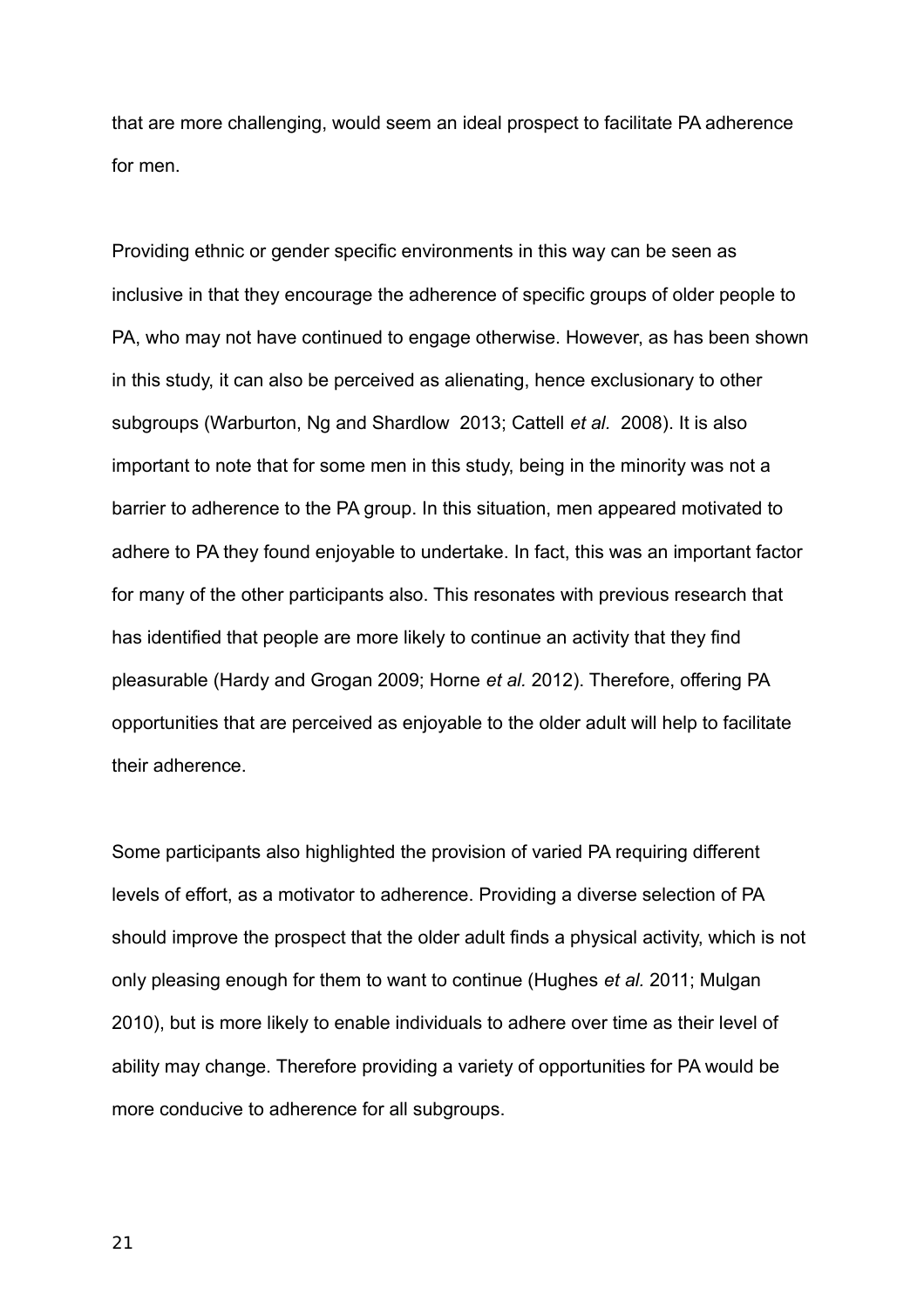When individuals act and interact together, they co-create the social environment within the physical location that they are situated, in order to achieve the collective requirements of the group (Cattell *et al.* 2008; Wiles 2005). Therefore, when older adults become actively engaged within the group they can influence what takes place within that setting, to ensure their needs are also being met. As was seen in this study, if the group is majority white British or women, then the environment will reflect the requirement of this majority group which can be perceived as alienating to other minority subgroups, in this case BME groups or men. Even so, this is not a fixed state as the environment is constantly being reshaped depending on the individuals engaging and their changing needs (Wiles *et al.* 2009; Wiles 2005). It has been found that older people can be adaptive to different settings (Wiles *et al.* 2009). However, as has been identified in this study, individuals need to feel a similarity to others in the group to want to participate and hence take the time to adapt. Therefore, it seems reasonable to suggest that as long as there are others within the group that the individual can initially identify with, through their involvement and interaction within the group, they can help to modify the environment to be more conducive to their own long-term adherence. Thus, potentially creating a setting that is more inclusive to a greater number of individuals rather than exclusive (Cattell *et al.* 2008; Charles and Davies 2005). It would seem therefore a balance is needed between cultivating environments that will encourage specific subgroups of individuals to adhere to PA but also providing more universal settings that could promote long-term adherence for a more heterogeneous group. For example, there may be the potential for more inter-cultural engagement amongst marginal groups, as being the minority group may be the defining factor that binds them together.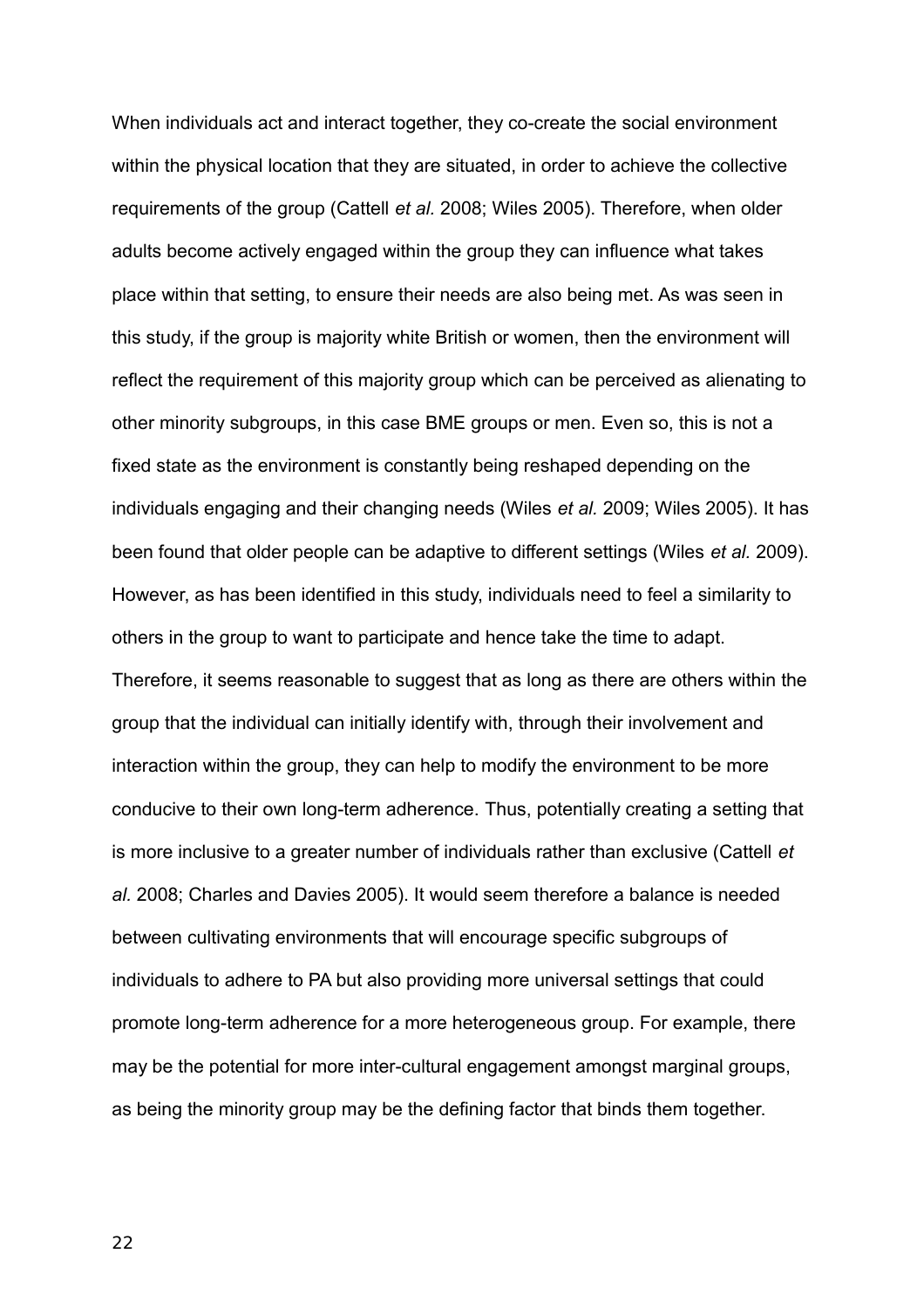Further research is needed to identify how environments may be fostered, which facilitate cross-cultural group adherence.

Some participants had highlighted that regularly engaging in PA provided them with something to occupy their time, particularly after retirement or for those who lived on their own. In fact, many participants had taken on organisational roles to help with the running of the group. Kohn (1994) claimed that it is only through taking part and being involved in the group undertakings that individuals become affiliated with other members. It would seem reasonable to suggest that if older adults are given ownership for the management of their own PA groups, then not only can they ensure that the requirements of the group continue to be fulfilled, but having responsibility for the group endeavour could also be empowering for them (Warburton, Ng and Shardlow 2013; Ormsby, Stanley and Jaworski 2010). Previous research has highlighted that many retirees who no longer have the daily routine of employment have felt a loss of purpose to their existence (Barnett, Guell and Ogilvie 2012). Being part of a shared enterprise and for some older adults, providing a new intent to their life, it is more likely they feel an allegiance to the group; thus fostering their long-term adherence (DH 2011; Horne *et al.* 2012).

Health reasons were highlighted as motivators to adherence to PA. People continued to attend the groups because of the psychosocial benefits that they gained from meeting up with people on a regular basis. What seemed significant were the formation of friendships and the cultivation of nurturing relationships, which for some, continued beyond the group sessions. Developing supportive networks in this way has been found to foster emotional attachment to others and provide a sense of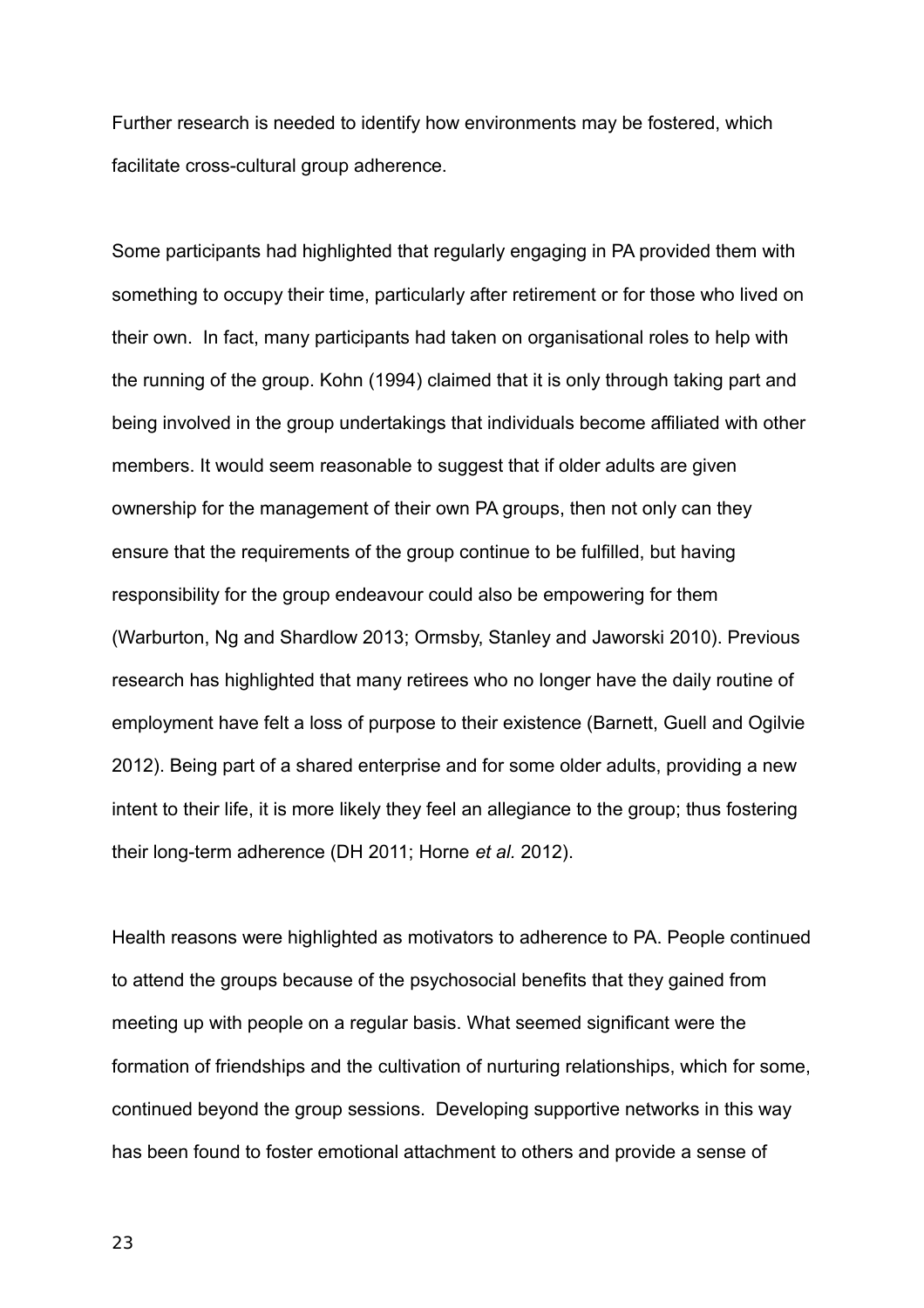solidarity (Evans 2009; Charles and Davies 2005); thus helping to facilitate group adherence.

The ability to keep fit and remain independent also motivated participants to adhere to PA. The physical benefits were particularly significant for participants at the cardiac rehabilitation class, as regular attendance had helped them to improve their level of fitness. Enhancing physical health in this way has been found to improve the management as well as the prevention of long-term conditions (DH 2011; Vogel *et al*. 2009). Health service provision of cardiac rehabilitation for the participants in this study lasted for 12 weeks. Therefore, providing community facilities for cardiac rehabilitation offers older adults with cardiac conditions a place where they can continue to attend once this 12-week provision has ended, thereby promoting longterm adherence to PA.

As chronic illnesses are more prevalent with age (The Kings Fund 2012; DH 2011), it was no surprise that many participants who attended the PA groups had additional morbidities. Although, PA has been found to be beneficial in the management of long-term conditions (Royal College of Physicians 2012; DH 2011), the opportunities provided for this group of people to access PA is limited (Chard and Stuart 2012). Community PA groups could offer a cost effective way for people with specific longterm conditions to regularly engage in PA. The ability to gain expert advice and education about their morbidities, from both Health Professionals and their peers, was also highlighted in this study as a motivator to adherence to PA. Developing knowledge in this way could help older adults to develop the confidence to manage their own chronic illnesses (Hartley, Goodwin and Goldbart 2011; DH 2006); thus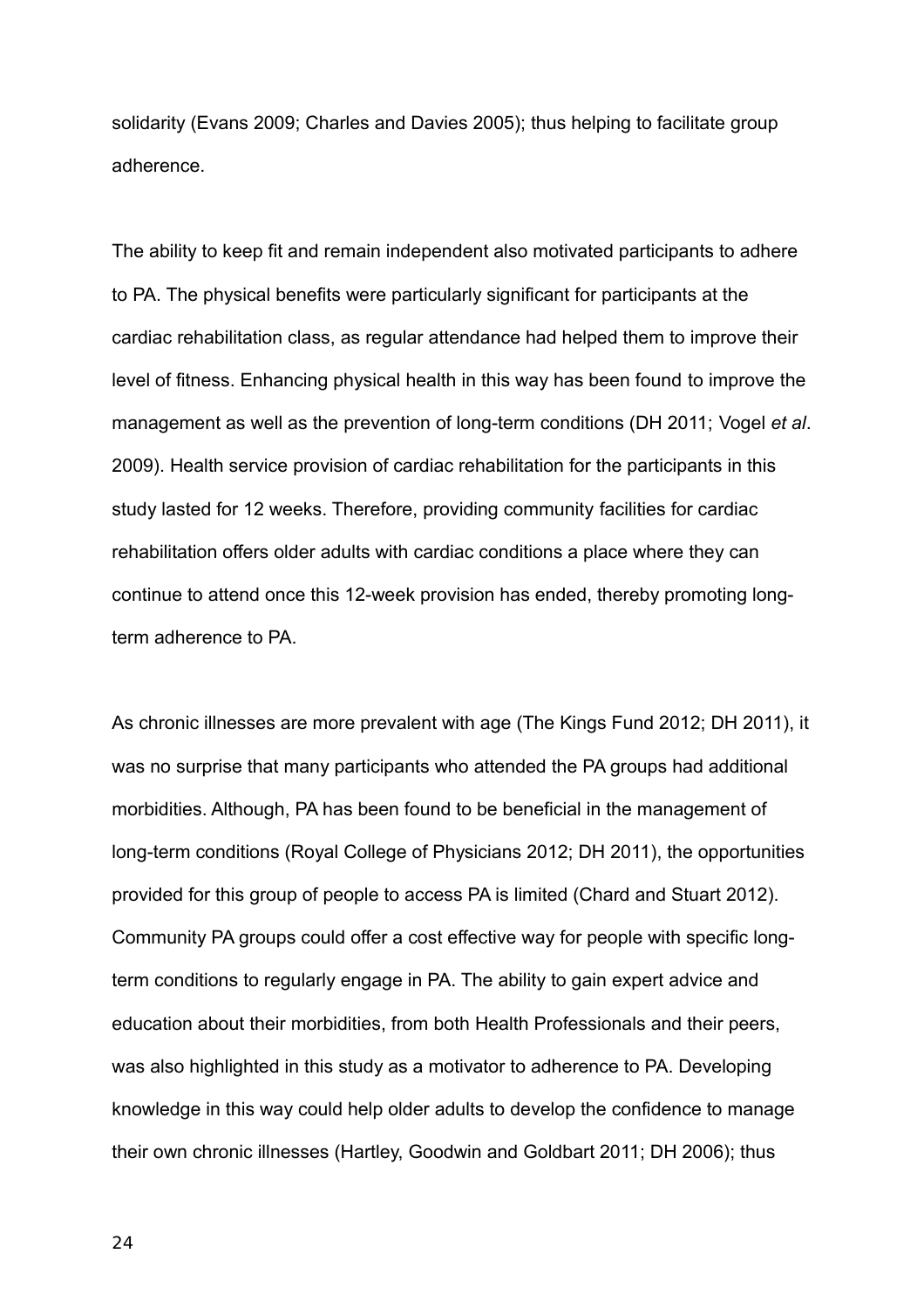reducing the burden on Health Services. What may be more beneficial is to engage within the group activities, older adults with long-term conditions who have been trained to provide guidance to others with chronic illnesses (DH 2006). As having a similar condition, it is more likely that they have a greater understanding of their peers' situation (Hartley, Goodwin and Goldbart 2011). Creating a supportive environment in this way, including partnerships with medical professionals, could therefore be significant to foster adherence. Further research is needed to investigate the feasibility and cost effectiveness of setting up and running these PA groups.

# **Limitations of the study**

Some limitations to using focus groups to generate data have been identified, for example, the researcher having less control over the data produced in comparison to other methods (Bloor *et al*. 2001). However, this could also be considered a strength of this form of data generation, as the issues which were discussed in relation to the phenomenon of interest, have emerged from the participants and are seen as important to them rather than the researcher.

 A further limitation to this method is that the individuals in the focus group may not be expressing their own definitive individual view, rather the group effect may lead to conformity in their responses (Holloway and Wheeler 2010). Therefore, it may be difficult for the researcher to clearly identify an individual message (Bloor *et al.* 2001).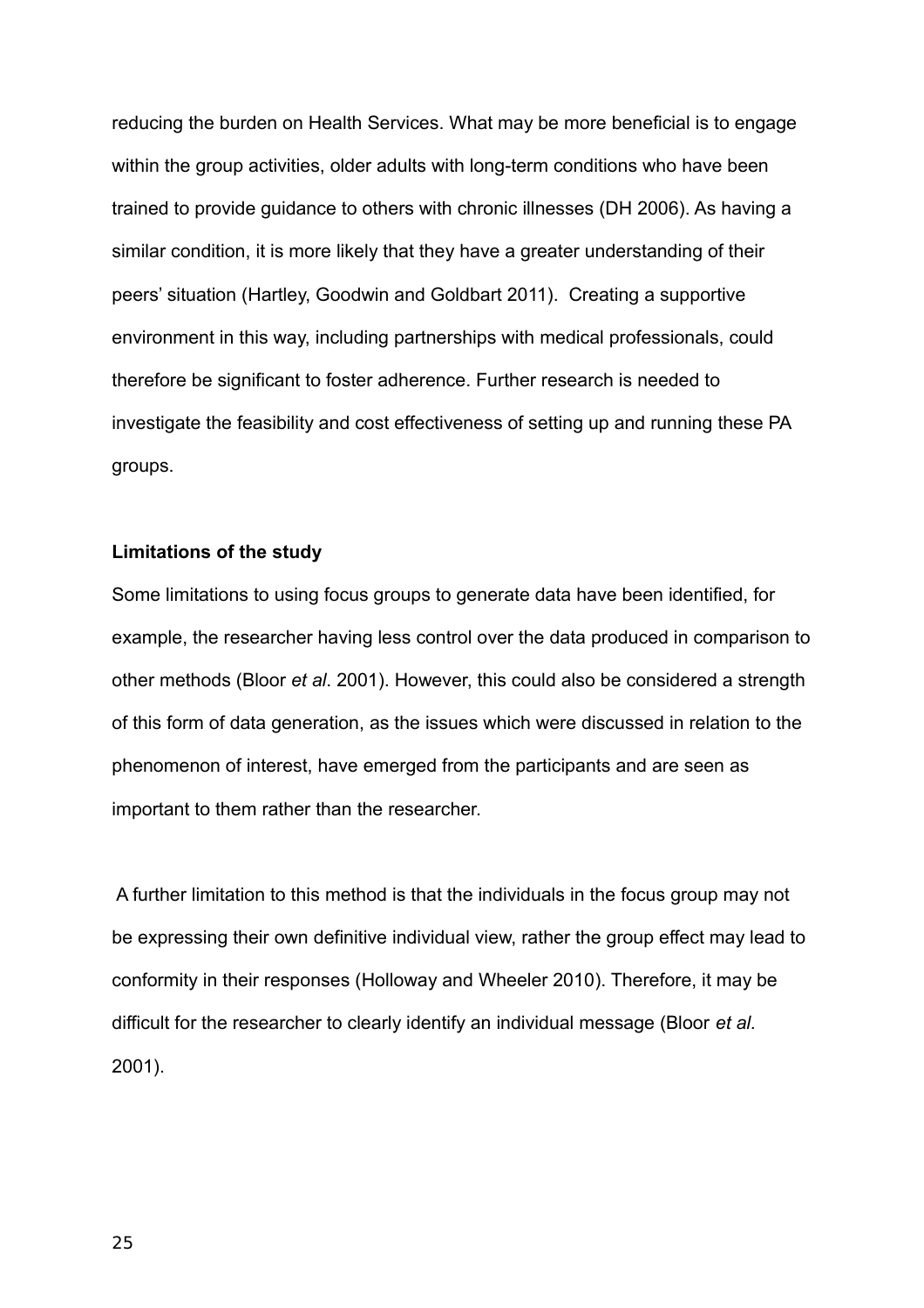As participants who took part in the research were volunteers, the findings could be said to assume the views of the more motivated who attended the PA groups and less so, the indifferent. Nevertheless, the sample included a cross section of characteristics, thus giving a voice to a diverse range of older adults.

Finally, as only older adults who accessed the community PA groups took part in this research, the views of those who do not attend were not explored. Further research therefore needs to be undertaken with older adults who do not participate in PA groups, to gain more insight into their non-attendance.

# **Conclusion**

To inspire older adults to embrace PA it is essential that there is a provision of low cost, universal settings in the community, for this to occur. However, it is the social space, which is created within these physical environments by the interactions and activities that take place that is influential in fostering long-term adherence to PA. What is important is that individuals feel a sense of belonging to the group, which can be gained through cultural ties but more specifically by developing emotional and social attachments to one another. Cultivating these interrelationships across diverse groups of older people could facilitate a more social inclusionary approach, therefore helping to address health inequalities and improve the health of Nations.

Providing opportunities for older adults to have more active involvement within PA groups and responsibility in the organising and running of the groups should enable them to have more control in shaping the environment. As a result, it is more likely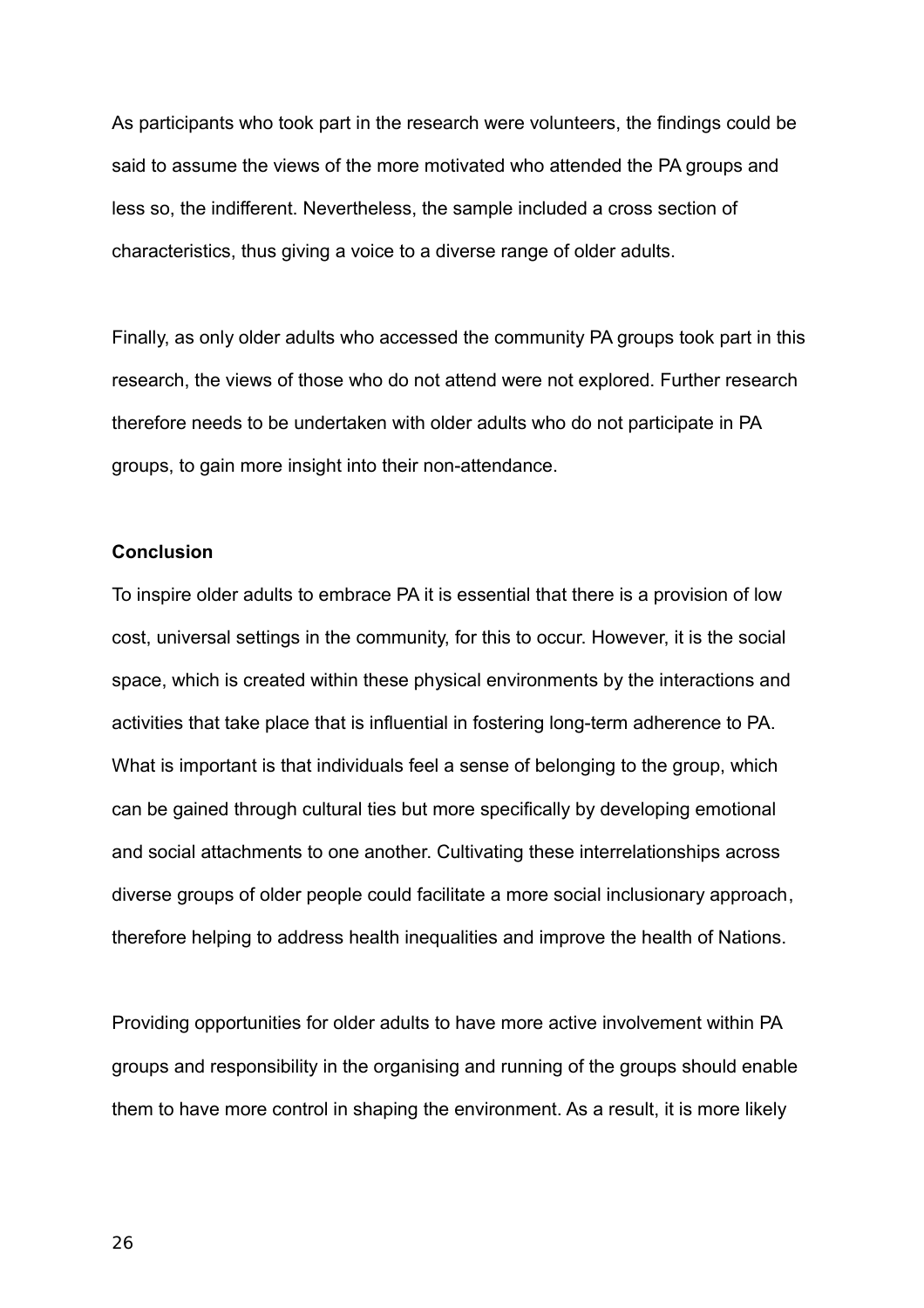that PA groups fulfil the needs of the older adult; hence more conducive to their longterm adherence.

To realise this aspiration however, it is imperative that governments continue to endorse social responsibility partnerships between themselves and non-government organisations, including corporate establishments, to ensure that commitments to PA in the community becomes a lifetime legacy and not a short-term obligation.

# **Acknowledgements**

The authors would like to thank Tracey Annette and Sally Chandler at Manchester City Council for their support throughout the research process and to all the older adults who took part in this study for their valuable insights.

# **Declaration of Interest**

The authors report no conflicts of interest. The authors alone are responsible for the content and writing of the paper.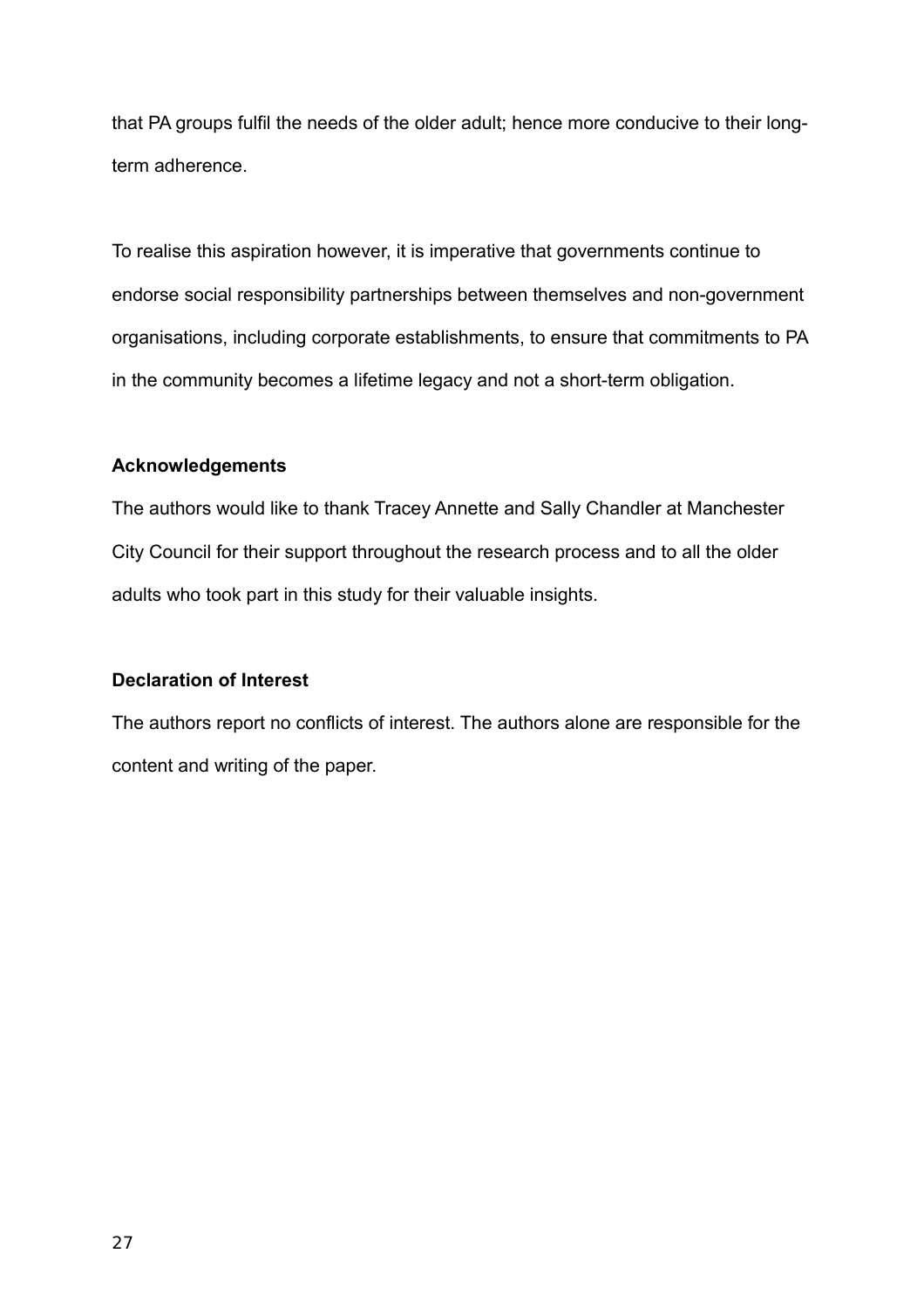# **References**

American College of Sports Medicine. 2009. Position stand: exercise and physical activity for older adults. *Medicine & Science in Sports & Exercise*, **41,** 7, 1510- 30.

Attride-Stirling, J. 2001. Thematic networks: an analytic tool for qualitative research. *Qualitative Research*, **1,** 3, 385-405.

[Barbour,](http://www.ncbi.nlm.nih.gov/pubmed/?term=Barbour%20RS%5Bauth%5D) R.S. 2001. Checklists for improving rigour in qualitative research: a case of the tail wagging the dog? *British Medical Journal,* **322,** 7294, 1115–17.

Barnett, I., Guell, C. and Ogilvie, D. 2012. The experience of physical activity and the transition to retirement: a systematic review and integrative synthesis of qualitative and quantitative evidence. *International Journal of Behavioral Nutrition and Physical Activity*, 9, 97. Available online at:<http://www.ijbnpa.org/content/9/1/97>[Accesssed 10th January 2013].

Bloor, M., Frankland, J., Thomas, M. and Robson, K. 2001. *Focus groups in social research.* Sage, London, 4-8.

British Educational Research Association (BERA). 2011. *Ethical guidelines for educational research*. BERA, London.

British Heart Foundation. 2012. Coronary heart disease statistics in England, 2012. Available online at:

[http://www.bhf.org.uk/plugins/PublicationsSearchResults/DownloadFile.aspx?](http://www.bhf.org.uk/plugins/PublicationsSearchResults/DownloadFile.aspx?docid=e3b705eb-ceb3-42e2-937d-45ec48f6a797&version=-1&title=England+CHD+Statistics+Factsheet+2012&resource=FactsheetEngland) [docid=e3b705eb-ceb3-42e2-937d-45ec48f6a797&version=-](http://www.bhf.org.uk/plugins/PublicationsSearchResults/DownloadFile.aspx?docid=e3b705eb-ceb3-42e2-937d-45ec48f6a797&version=-1&title=England+CHD+Statistics+Factsheet+2012&resource=FactsheetEngland)

[1&title=England+CHD+Statistics+Factsheet+2012&resource=FactsheetEngland](http://www.bhf.org.uk/plugins/PublicationsSearchResults/DownloadFile.aspx?docid=e3b705eb-ceb3-42e2-937d-45ec48f6a797&version=-1&title=England+CHD+Statistics+Factsheet+2012&resource=FactsheetEngland) [Accessed  $7<sup>th</sup>$  January 2013].

Cattell, V., Dines, N., Gesler, W. and Curtis, S. 2008. Mingling, observing, and lingering: everyday public spaces and their implications for well-being and social relations.' *Health & Place*, **14**, 3, 544–561.

Chard, S. and Stuart M. 2012. An ecological perspective on the community translation of exercise research for older adults. *Journal of Applied Gerontology*, **31**, 1, 28-51.

Charles, N. and Davies, C. 2005. Studying the particular, illuminating the general: community studies and community in Wales. *The Sociological Review*, **53**, 4, 672-690.

Corbin, J. and Strauss, A. 2008. *Basics of qualitative research: techniques & procedures for developing Grounded Theory.* Sage, London, 195-204.

Creswell, J.W. 2013. *Qualitative inquiry and research design: choosing among five approaches.* Third Edition. Sage, London, 43-47.

Department for Communities and Local Government (DCLG). 2011a. The English indices of deprivation 2010. Crown Copyright. Available online at: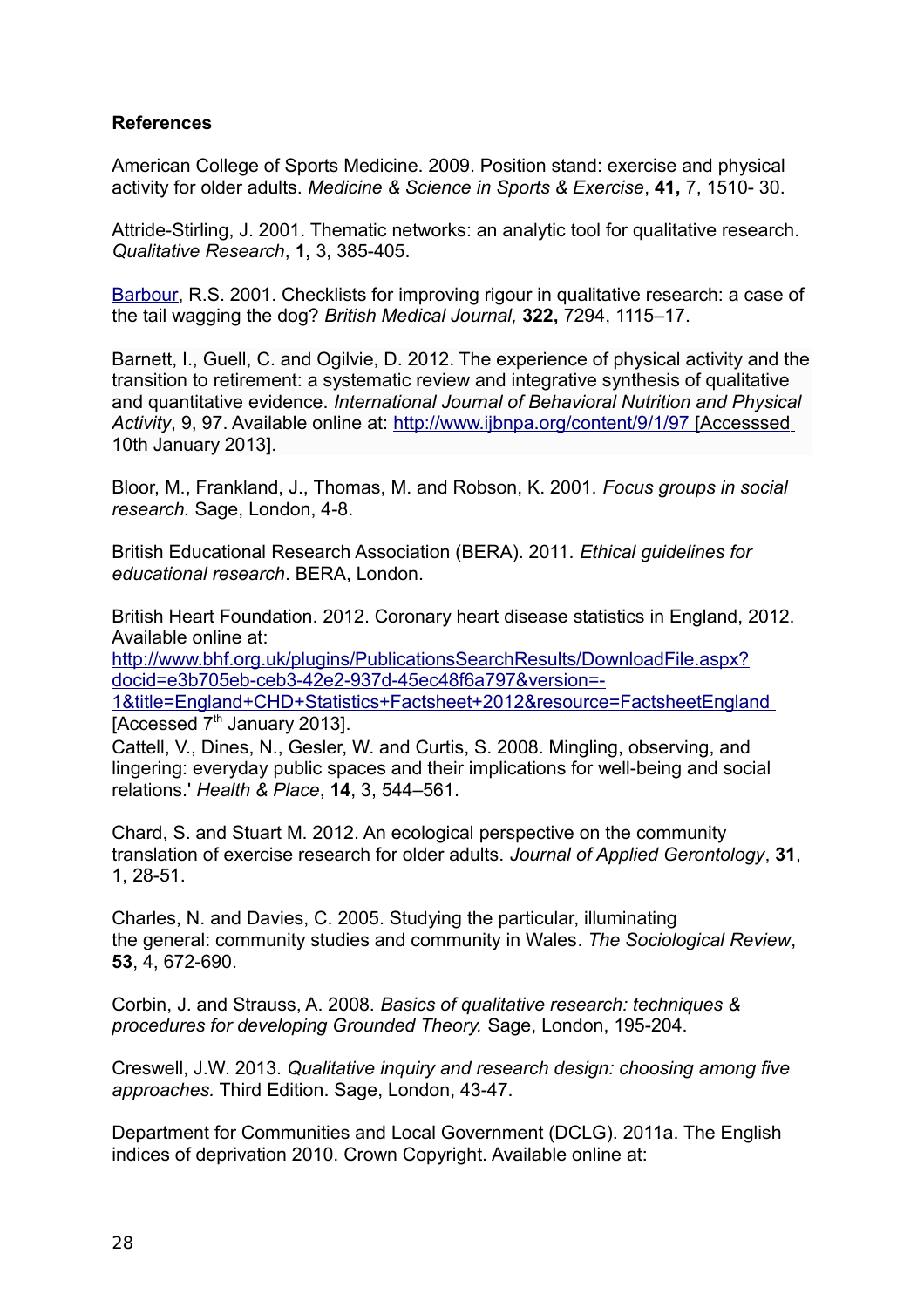https://www.gov.uk/government/uploads/system/uploads/attachment\_data/file/6871/1 871208.pdf. [Accessed 27<sup>th</sup> November 2013].

Department for Communities and Local Government (DCLG). 2011b. The English indices of deprivation 2010: the income deprivation affecting children index and the income deprivation affecting older people index. Crown Copyright. Available online at:

[https://www.gov.uk/government/publications/english-indices-of-deprivation-2010.](https://www.gov.uk/government/publications/english-indices-of-deprivation-2010) [Accessed 27<sup>th</sup> November 2013].

Department of Health. 2006. *Our health, our care, our say: a new direction for community services*. The Stationary Office (TSO), London.

Department of Health. 2011. *Start active, stay active: a report on physical activity from the four home countries'* Chief Medical Officers. TSO, London. Evans, S. 2009. 'That lot up there and us down here': social interaction and a sense of community in a mixed tenure UK retirement village. *Ageing & Society*, **29**, 199-216.

Garmendia, M., Dangour, A., Albala, C., Eguiguren, P., Allen, E. and Uauy, R. 2013. Adherence to a physical activity intervention among older adults in a post-transitional middle income country: a quantitative and qualitative analysis. *The Journal of Nutrition, Health & Aging*, **17**, 5, 466-471.

Golding, B. 2011. Older men's wellbeing through community participation in Australia. *International journal of men's health*, **10**,1, 26-44.

Hardy, S. and Grogan, S. 2009. Preventing disability through exercise: investigating older adults' influences and motivations to engage in physical activity. *Journal of Health Psychology,* **14**, 7, 1036- 46.

Hartley S.E., Goodwin P.C. and Goldbart J. 2011. Experiences of attendance at a neuromuscular centre: perceptions of adults with neuromuscular disorders. *Disability and Rehabilitation*, **33,**12, 1022-32.

Holloway, I. and Wheeler, S. 2010. *Qualitative research in nursing and health care.* 3<sup>rd</sup> edition. Wiley Blackwell, Chichester, 126-136.

Horne, M., Skelton, D., Speed, S. and Todd, C. 2012. Attitudes and beliefs to the uptake and maintenance of physical activity among community-dwelling South Asians aged 60-70 years: a qualitative study. *Public Health* **126,** 5, 417-23.

Hughes, S., Leith, K.H., Marquez, D.X., Moni, G., Nguyen, H.Q., Desai, P. and Jones, D.L. 2011. Physical activity and older adults: expert consensus for a new research agenda. *Gerontologist.* **51,** 6, 822-32.

Jupp, E. 2008. The feeling of participation: everyday spaces and urban change. *Geoforum*, **39**,1, 331–343.

Kohl, H., Craig, C., Lambert, E., Inoue, S., Alkandari, J., Leetongin, G. and Kahlmeier, S. 2012. The pandemic of physical inactivity: global action for public health. *Lancet*. **308**, 9838, 294–305.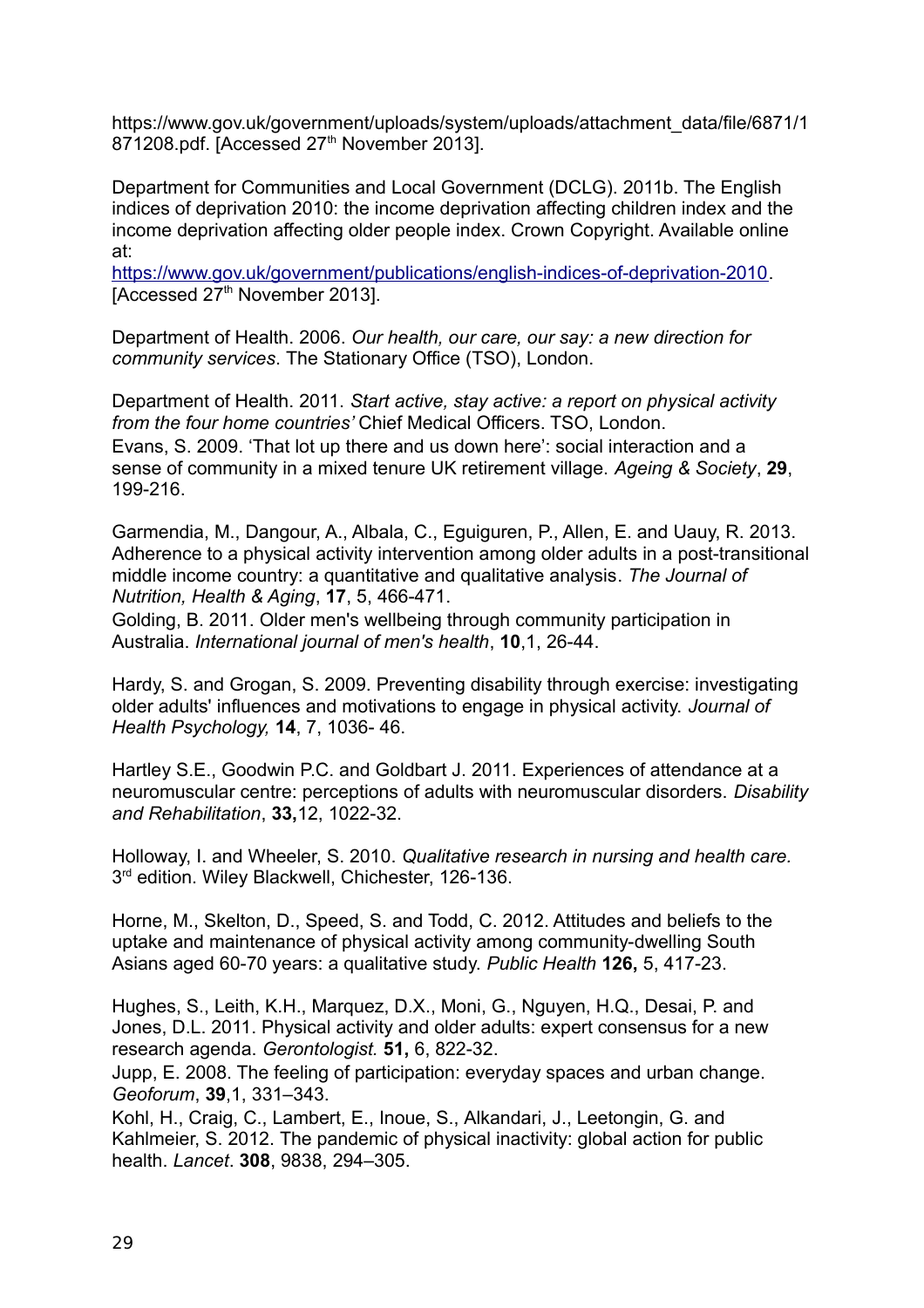Kohn, T. 1994. *'Incomers and fieldworkers: a comparative study of social experience*.' *In* Hastrup, K. and Hervik, P. (eds.) *Social experience and anthropological knowledge*. Routledge, London.

Manchester Metropolitan University. 2012. *Ethical approval: Faculty Academic Ethics Committee*, Department of Health Psychology and Social Care, Manchester Metropolitan University. Reference number: 1139.

Mulgan, G. 2010. *Influencing public behaviour to improve health and wellbeing*. TSO, London.

Ormsby, J., Stanley, M. and Jaworski, K. 2010. Older men's participation in community-based men's sheds programmes.' *Health and Social Care in the Community*, **18**,6, 607-613.

Phillipson, C. 2007. The 'elected ' and the 'excluded': sociological perspectives on the experience of place and community in old age.' *Ageing & Society*, **27**, 321–342.

Royal College of Physicians (RCP). 2012. *Exercise for life: physical activity in health and disease*. RCP, London.

Schutzer, K. and Graves, B.S. 2004. Barriers and motivations to exercise in older adults. *Preventive Medicine*, **39,** 5, 1056-61.

Stiggelbout, M., Popkema, D.Y., Hopman-Rock, M., de Greef, M. and van Mechelen, W. 2004. Once a week is not enough: effects of a widely implemented group based exercise programme for older adults; randomised controlled trial. *Evidence Based Public Health Policy and Practice.* **58,** 2, 83-88.

The King's Fund. 2012. *Transforming the delivery of health and social care.* The King's Fund, London.

United States (US) Census Bureau. 2008. *2008 statistical abstract.* Available online at: [http://flowingdata.com/2008/05/21/us-census-bureaus-2008-statistical-abstract](http://flowingdata.com/2008/05/21/us-census-bureaus-2008-statistical-abstract-looking-at-americas-data/)[looking-at-americas-data/.](http://flowingdata.com/2008/05/21/us-census-bureaus-2008-statistical-abstract-looking-at-americas-data/) [Accessed 30<sup>th</sup> January 2013].

Vogel, T., Brechat, P.H., Lepretre, P.M., Kaltenbach, G., Berthel, M. and Lonsdorfer, J. 2009. Health benefits of physical activity in older patients: a review. *International Journal of Clinical Practice*, **63**, 2, 303–20.

Warburton, J., Ng, S.H. and Shardlow, S. 2013. Social inclusion in an ageing world: introduction to the special issue. *Ageing and Society*, **33**, 1, 1-15.

White, J., Ransdell, L., Vener, J. and Flohr, J. 2005. Factors related to physical activity adherence in women: review and suggestions for future research. *Women Health*. **41**,4, 123-148.

Wiles, J. 2005. Conceptualizing place in the care of older people: the contributions of geographical gerontology. *International Journal of Older People Nursing in association with Journal of Clinical Nursing*, **14**, 18b, 100-108.

Wiles, J., Allen, R., Palmer, A., Hayman, K., Keeling, S. and Kerse, N. 2009. Older people and their social spaces: a study of well-being and attachment to place in Aotearoa New Zealand. *Social Science & Medicine*, **68**, 4, 664–671.